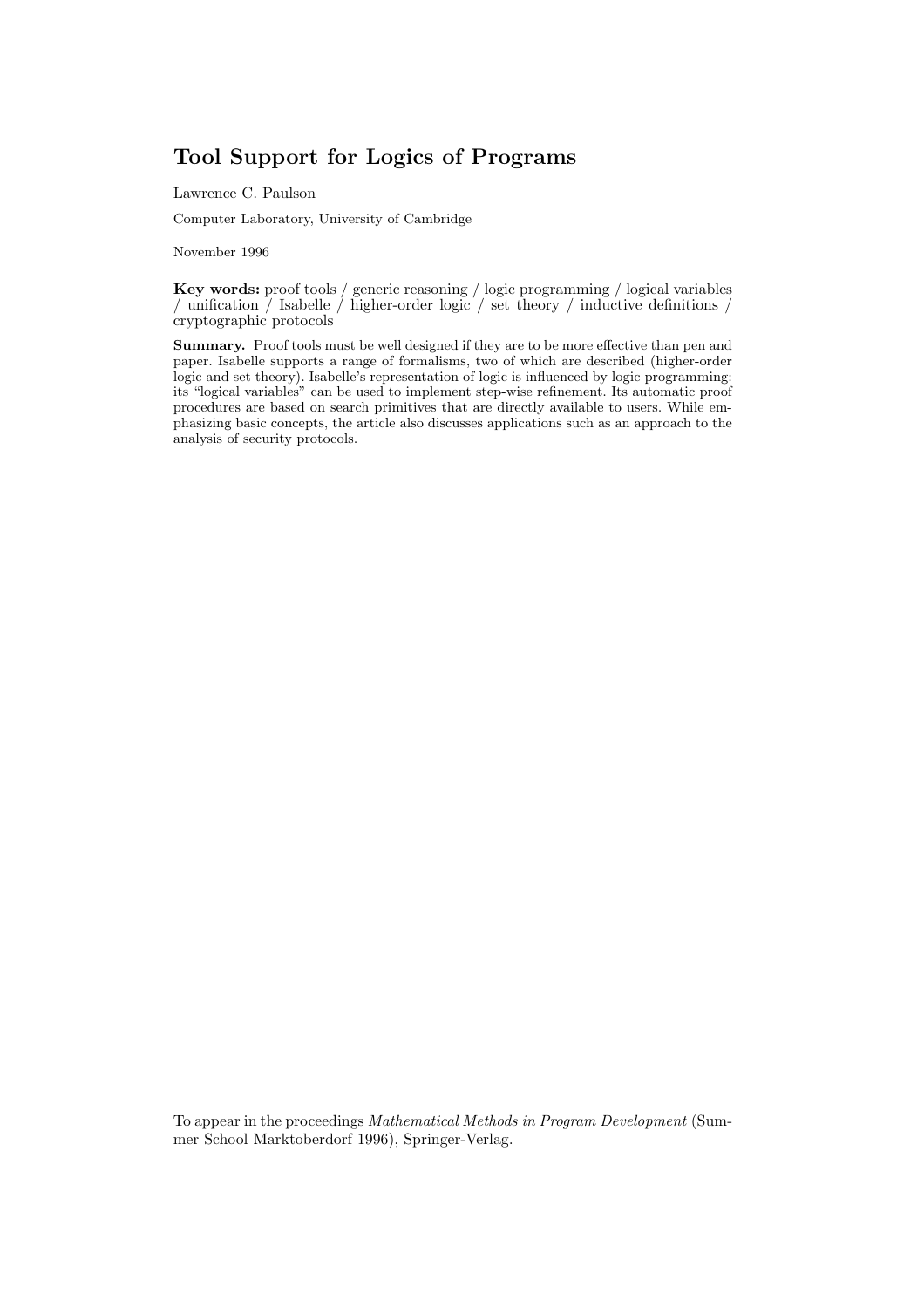# **Table of Contents**

| $1_{-}$        |         | 1              |
|----------------|---------|----------------|
| 2.             |         | $\mathbf{1}$   |
|                | 2.1     | $\overline{2}$ |
|                | 2.2     | 3              |
|                | 2.3     | $\overline{4}$ |
|                | 2.4     | 5              |
|                | $2.5 -$ | 6              |
| 3.             |         | 6              |
|                | 3.1     | 6              |
|                | $3.2\,$ | $\overline{7}$ |
|                | 3.3     | $\overline{7}$ |
|                | 3.4     | 8              |
|                | 3.5     | 9              |
|                | 3.6     | 10             |
|                | 3.7     | 10             |
|                |         | 12             |
|                | 4.1     | 12             |
|                |         | 12             |
|                | 4.3     | -13            |
|                | 4.4     | 14             |
|                | 4.5     | 15             |
| 5 <sub>1</sub> |         | 16             |
|                | 5.1     | 17             |
|                |         | 17             |
|                |         | 18             |
| 6.             |         | 20             |
|                |         | 20             |
|                | 6.2     |                |
|                |         |                |
|                |         |                |
| 7.             |         |                |
|                | 7.1     |                |
|                |         |                |
|                |         |                |
| 8.             |         |                |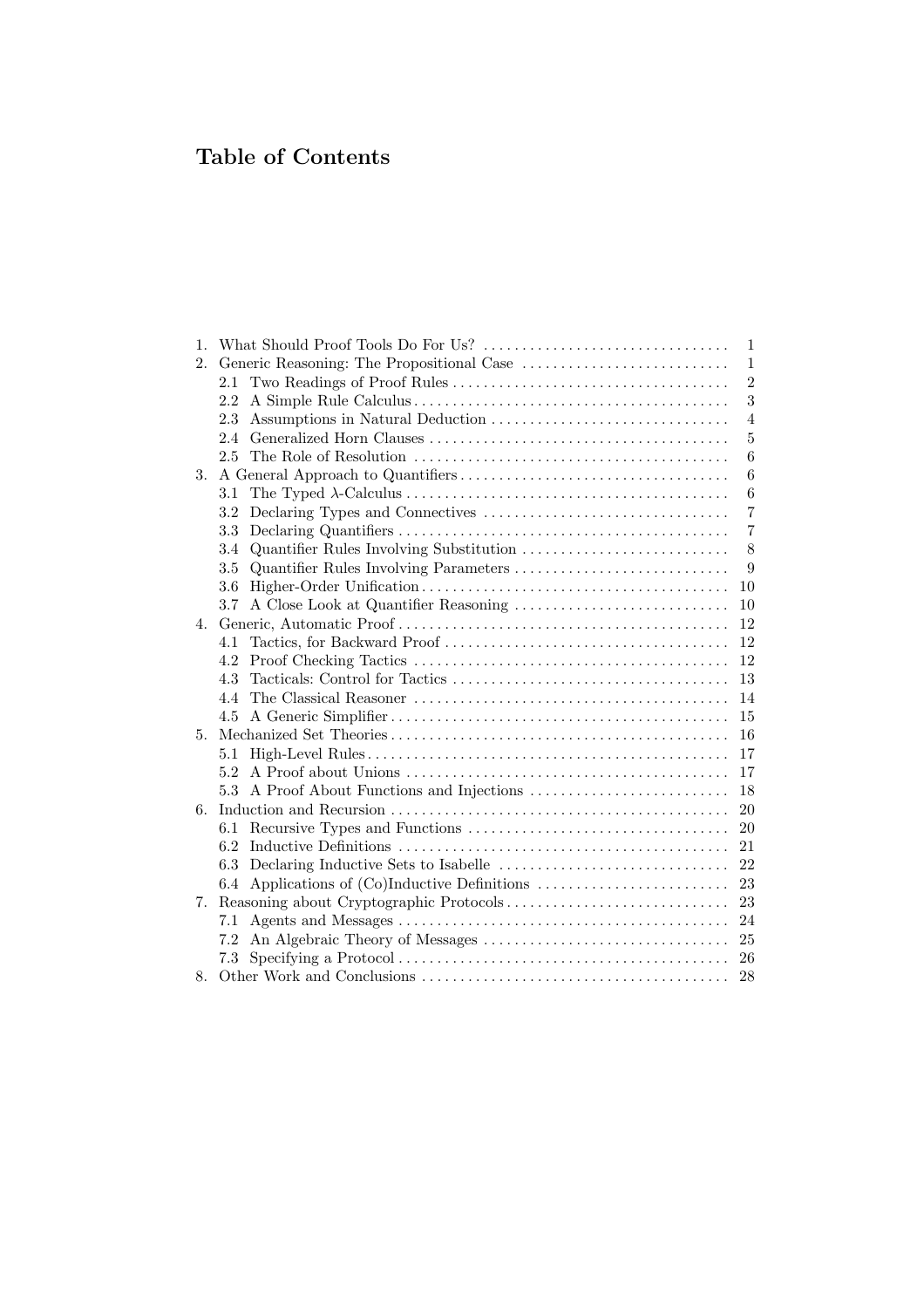## **1. What Should Proof Tools Do For Us?**

Computer scientists often use pen and paper for proofs, as mathematicians have always done. Informal proofs leave big gaps, gaps that minds can bridge but machines often cannot. Proof tools require formal calculi, comprising a rigid syntax of formulas and rules for transforming them. Tools and formal calculi can be hard to use. They must give us something in return.

- **–** Soundness: we can trust the result
- **–** Transparency: we can follow the reasoning
- **–** Power : the tool is mightier than the pen

There are trade-offs among these benefits. A tool that puts all the emphasis on soundness may sacrifice power, and vice versa. Transparency involves a combination of soundness (the reasoning is correct) and power (the reasoning is expressed at a high level). Even unsound tools can be valuable: consider floating-point arithmetic. If soundness is not guaranteed then we need transparency, in order to check for ourselves that a derivation is sound.

Soundness can be obtained by recording proofs down to the level of inference rules, and checking them with a separate tool. But this requires considerable storage, and does not aid transparency: detailed proofs are too big to understand. If the proof tool is allowed to invoke external reasoners, such as model checkers or computer algebra systems, then it could record all dependencies on such reasoners.

The tool must let us prove things that we cannot using pen and paper. This is the most important requirement of all, and is perhaps the hardest to attain. Tools are mainly valuable for proofs about objects, such as hardware or formal specifications, that are too big to manage on paper.

Marktoberdorf is traditionally devoted to pen-and-paper calculations. This year is an exception, with two lecture courses on automatic proof tools. Shankar presents some of the impressive applications of PVS. The present article complements his by discussing the principles underlying Isabelle [36].

Isabelle uses a unique representation of logic. The benefits include support for many formalisms and powerful tools for logical reasoning. "Logical variables" in goals serve as placeholders for as-yet-unknown subterms, to support refinement of specifications into implementations. Soundness comes from Milner's abstract type approach, $\frac{1}{1}$  transparency from the use of high-level rules, and power through unification and search.

The article continues by covering generic reasoning (§2), extending it to quantifiers  $(\S 3)$ . It then presents specialized tools: automatic proof  $(\S 4)$ , mechanized set theory  $(\S_5)$ , and induction  $(\S_6)$ . We see how Isabelle has been applied to proofs about cryptographic protocols  $(\S7)$ . The conclusions  $(\S8)$  briefly survey other applications, such as refinement of functional programs.

## **2. Generic Reasoning: The Propositional Case**

A generic proof tool supports reasoning in a variety of logics. It provides independence from formalization details, a flexible treatment of notation, and ease of extension.

There are many formal systems that differ only slightly. Changing just a few rules can make a logic classical instead of constructive, higher-order instead of firstorder. A proof tool should let us share the implementation effort for the common part of such logics.

 $^{-1}$  I have described his approach elsewhere [32, Chapter 7].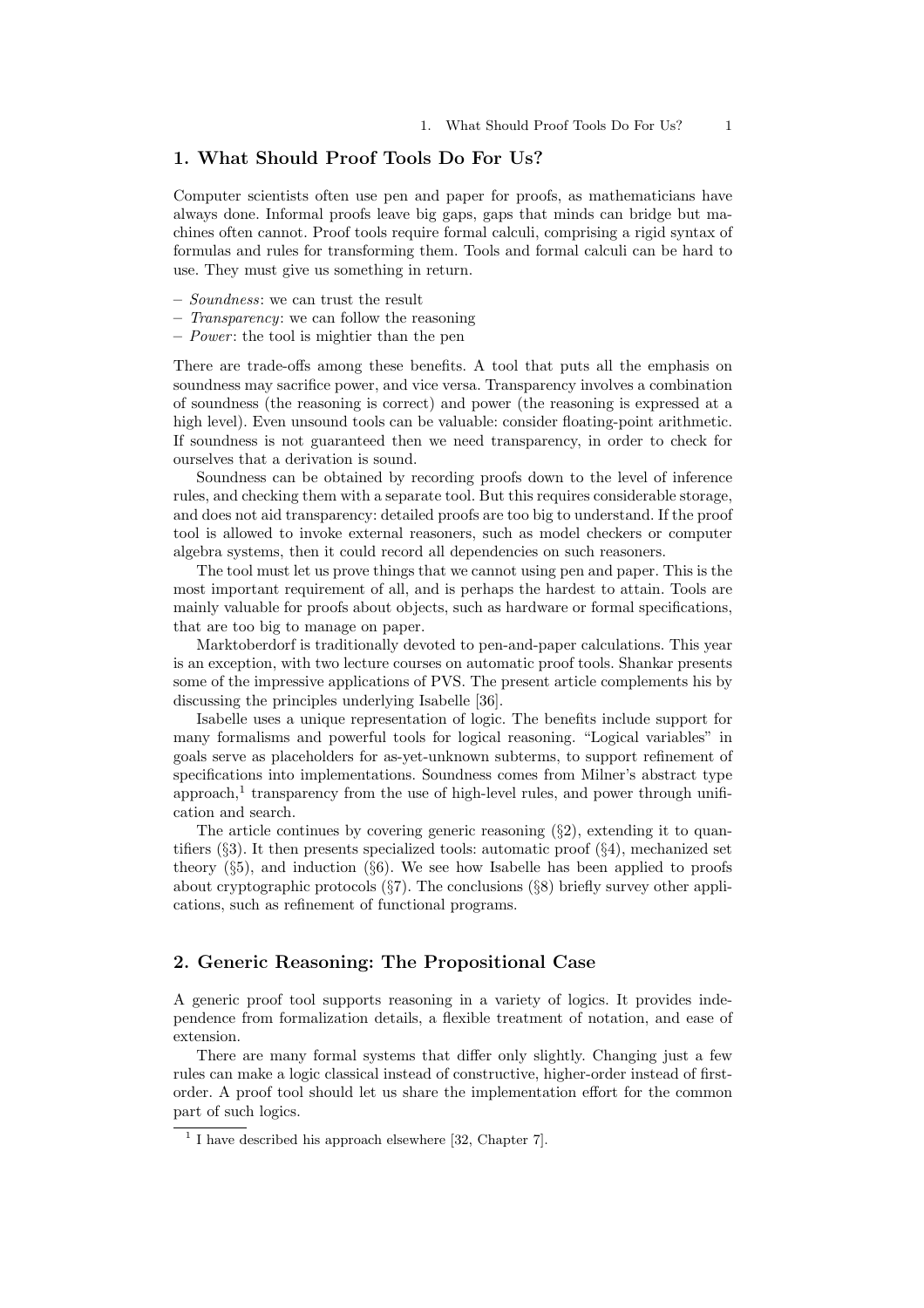Users should not have to know which of the facts they use are axioms as opposed to theorems. They should not have to know which operators are primitive as opposed to derived. Proof tools should not make it harder to use non-primitive concepts. Minor changes to a formalization should not force us to redo existing proofs.

Good notation matters. The pen can draw any symbols and figures. Our tools cannot match that, but they should be built to be as flexible as possible. We must not dismiss this question as mere syntax.

Most of us do not switch between formal systems, but any proof development requires extending the formal system. Each definition may involve new notation, new laws to be proved and new reasoning methods for those laws. Over time, the effect is to create a new formal system.

Isabelle's approach to generic reasoning is based on a unique interpretation of inference rules. Combining rules in various ways yields different forms of reasoning on the level of theorems.

## **2.1 Two Readings of Proof Rules**

Most approaches to formal logic take rules of the form

$$
\frac{X_1 \ldots X_m}{X}
$$

as primitive. We call  $X_1, \ldots, X_m$  the *premises* and *X* the *conclusion*. There are two ways of reading such rules:

 $-$  *forward*: if  $X_1, \ldots, X_m$  then X

 $-$  backward: to show *X* it suffices to show  $X_1, \ldots, X_m$ 

The forward reading is sometimes used in logic texts, especially in proofs organized as a numbered list of formulas. Forward proof is useful when applying a general law to a specific case, and when simplifying the instance so obtained.

The backward reading is better for proof discovery. It concentrates on the given problem, analysing it to simpler subproblems.

Hand proofs consist of a mixture of backward and forward proof. Backward proof forms the main structure of the argument (such as induction followed by case analysis), while forward proof may be used at lower levels. A proof tool should support both styles.

**2.1.1 Proof Trees.** Here is a typical proof tree, for a simple theorem about sets: if  $C \subseteq A$  and  $z \in C \cap B$  then  $z \in A$ .

$$
\underbrace{C \subseteq A \quad z \in C \cap B}_{z \in A} \quad \text{A-elim1}\n \quad \text{A-elim1}\n \quad \text{A-elim2}\n \quad \text{A-elim1}\n \quad \text{B-elim2}\n \quad \text{B-elim2}\n \quad \text{B-elim2}\n \quad \text{B-elim2}\n \quad \text{B-elim2}\n \quad \text{B-elim2}\n \quad \text{B-elim2}\n \quad \text{B-elim2}\n \quad \text{B-elim2}\n \quad \text{C-elim2}\n \quad \text{C-elim2}\n \quad \text{C-elim2}\n \quad \text{C-elim2}\n \quad \text{A-imp2}\n \quad \text{A-imp2}\n \quad \text{A-imp2}\n \quad \text{A-imp2}\n \quad \text{B-imp2}\n \quad \text{B-imp2}\n \quad \text{B-imp2}\n \quad \text{B-imp2}\n \quad \text{B-imp2}\n \quad \text{B-imp2}\n \quad \text{B-imp2}\n \quad \text{B-imp2}\n \quad \text{B-imp2}\n \quad \text{B-imp2}\n \quad \text{B-imp2}\n \quad \text{B-imp2}\n \quad \text{B-imp2}\n \quad \text{B-imp2}\n \quad \text{B-imp2}\n \quad \text{B-imp2}\n \quad \text{B-imp2}\n \quad \text{B-imp2}\n \quad \text{B-imp2}\n \quad \text{B-imp2}\n \quad \text{B-imp2}\n \quad \text{B-imp2}\n \quad \text{B-imp2}\n \quad \text{B-imp2}\n \quad \text{B-imp2}\n \quad \text{B-imp2}\n \quad \text{B-imp2}\n \quad \text{B-imp2}\n \quad \text{B-imp2}\n \quad \text{B-imp2}\n \quad \text{B-imp2}\n \quad \text{B-imp2}\n \quad \text{B-imp2}\n \quad \text{B-imp2}\n \quad \text{B-imp2}\n \quad \text{B-imp2}\n \quad \text{B-imp2}\n \quad \text{B-imp2}\n \quad \text{B-imp2}\n \quad \text{B-imp2}\n \quad \text{B-imp2}\n \quad \text{B-imp2}\n \quad \text{B-imp2}\n \quad \text{B-imp2}\n \quad \text{B-imp2}\n \quad \text{B-imp2}
$$

Proof trees are constructed by composing rules. The tree above consists of two rules joined together. It simply assumes the formulas  $C \subseteq A$  and  $z \in C \cap B$ , which perhaps we could prove given more information about *A*, *C* and *z*.

This example presupposes a proof system for set theory with rules such as these:

$$
\frac{x \in A \cap B}{x \in A} \quad \text{A-elim1} \qquad \frac{x \in A \cap B}{x \in B} \quad \text{A-elim2} \qquad \frac{A \subseteq B \quad x \in A}{x \in B} \subseteq \text{elim}
$$

A common misconception is that proof trees can only use the rules for the standard connectives ∧, ∨, etc. It is better to reason using rules that directly express the subject matter. The definition of  $\cap$  in set theory is surprisingly complicated, and best forgotten as soon as possible.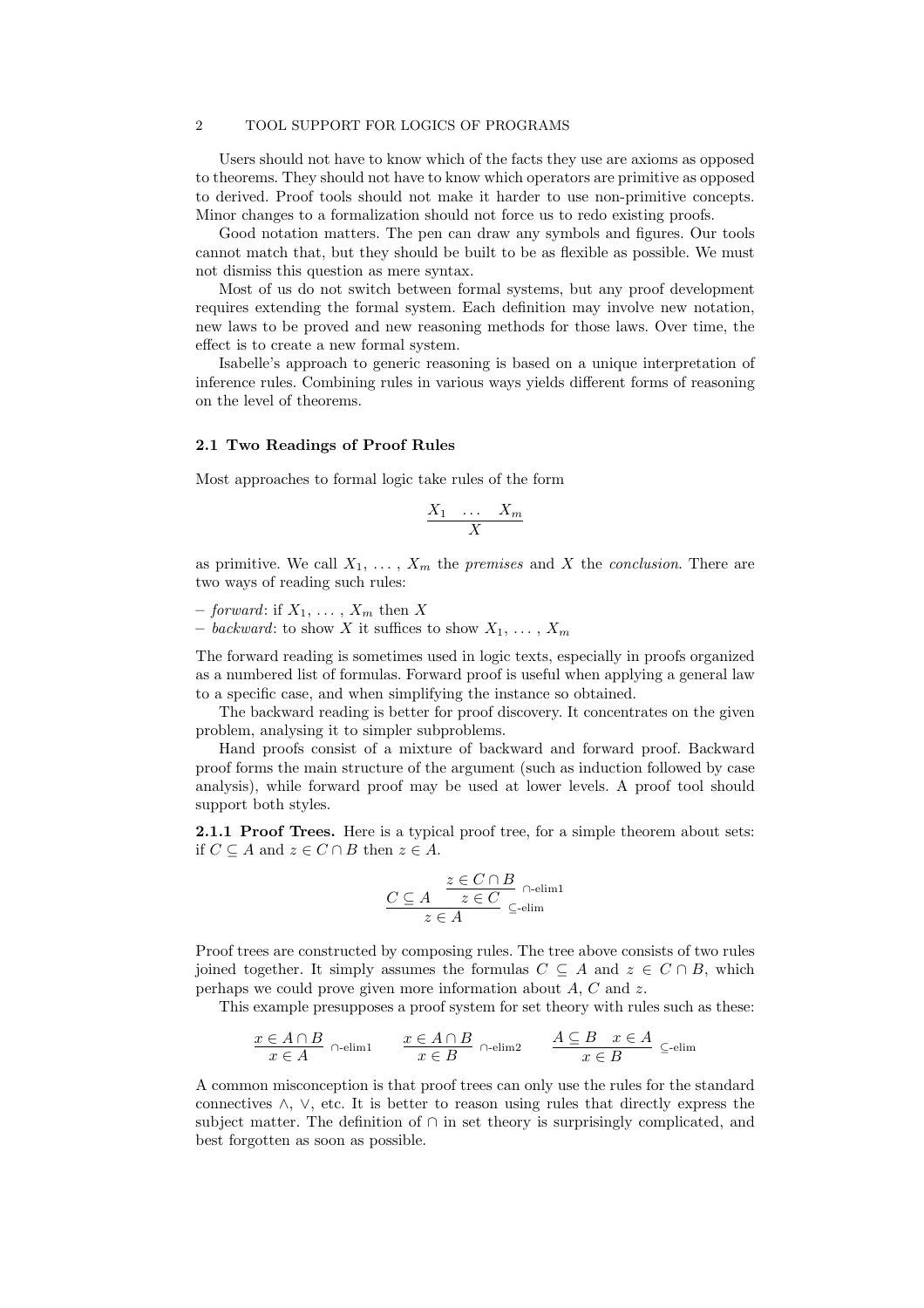In Isabelle, we can derive new rules and use them as if they were primitive rules. Proving *X* from the assumptions  $X_1, \ldots, X_m$  derives the rule

$$
\frac{X_1 \cdots X_m}{X}
$$

If  $m = 0$  we might call this a theorem.

**2.1.2 Forward versus Backward Proof.** Proof trees can be built from the root upwards (backward reasoning) or from the leaves downwards (forward reasoning). Refer again to the proof tree shown above. In the forward style, we begin with the assumption  $z \in C \cap B$ . We apply rule  $\cap$ -elim1 to obtain  $z \in C$ , etc., finally concluding  $z \in A$ .

In the backward style, we begin with the desired conclusion,  $z \in A$ . Call this the main goal. We observe that rule  $\subseteq$ -elim can reduce it to  $z \in C$ , where we must prove  $C \subseteq A$ . We then apply rule  $\cap$ -elim1 to obtain the subgoal  $z \in C \cap B$ . At this point, we have reduced the main goal to the two subgoals  $C \subseteq A$  and  $z \in C \cap B$ . This is the derived rule

$$
\frac{C \subseteq A \quad z \in C \cap B}{z \in A.}
$$

It is of no permanent interest. But it perfectly captures the state of the backward proof. If we know enough about *A*, *C* and *z* to prove the two subgoals then we shall eventually be left with a proof state,  $z \in A$ , with no subgoals. This proof state is the theorem we intended to prove.

Proof tools usually derive theorems. Perhaps they should instead derive rules. The operation of joining two rules would then implement both forward and backward proof. Isabelle is designed to operate on rules.

## **2.2 A Simple Rule Calculus**

Let us replace the traditional two-dimensional notation for inference rules by  $[[X_1; \ldots; X_m]] \Longrightarrow X$ . The brackets  $[[ \; ]]$  are optional if there is only one premise, and  $[X_1; \ldots; X_m] \Longrightarrow X$  abbreviates

$$
X_1 \Longrightarrow (\cdots X_m \Longrightarrow X \cdots).
$$

Here are the rules  $\cap$ -elim1 and  $\subseteq$ -elim in the notation:

$$
x \in A \cap B \Longrightarrow x \in A \qquad [A \subseteq B; x \in A] \Longrightarrow x \in B
$$

Isabelle implements a calculus of inference rules. Its most basic primitives are the trivial rule and resolution.

The trivial rule has the form  $X \Longrightarrow X$ . It supports our use of rules as representing proof states, serving the same role as zero does in arithmetic. At the very start of the backward proof, before we have applied any rules, there is one subgoal to be proved, namely the main goal itself. If the main goal is *X* then the initial proof state is  $X \Longrightarrow X$ .

Rules of the form  $[[X_1; \ldots; X_m]] \Longrightarrow X$  are called Horn clauses in Prolog terminology. Resolution on Horn clauses involves matching the conclusion of one rule with a premise of another rule. In this example, the conclusion of  $[[X_1; X_2]] \Longrightarrow X$ matches  $Y_2$ .

$$
\begin{aligned} [X_1; X_2] \Longrightarrow X &+ \quad [Y_1; \underline{Y_2}; Y_3] \Longrightarrow Y \\ &= \text{instance of } [Y_1; X_1; X_2; Y_3] \Longrightarrow Y \end{aligned}
$$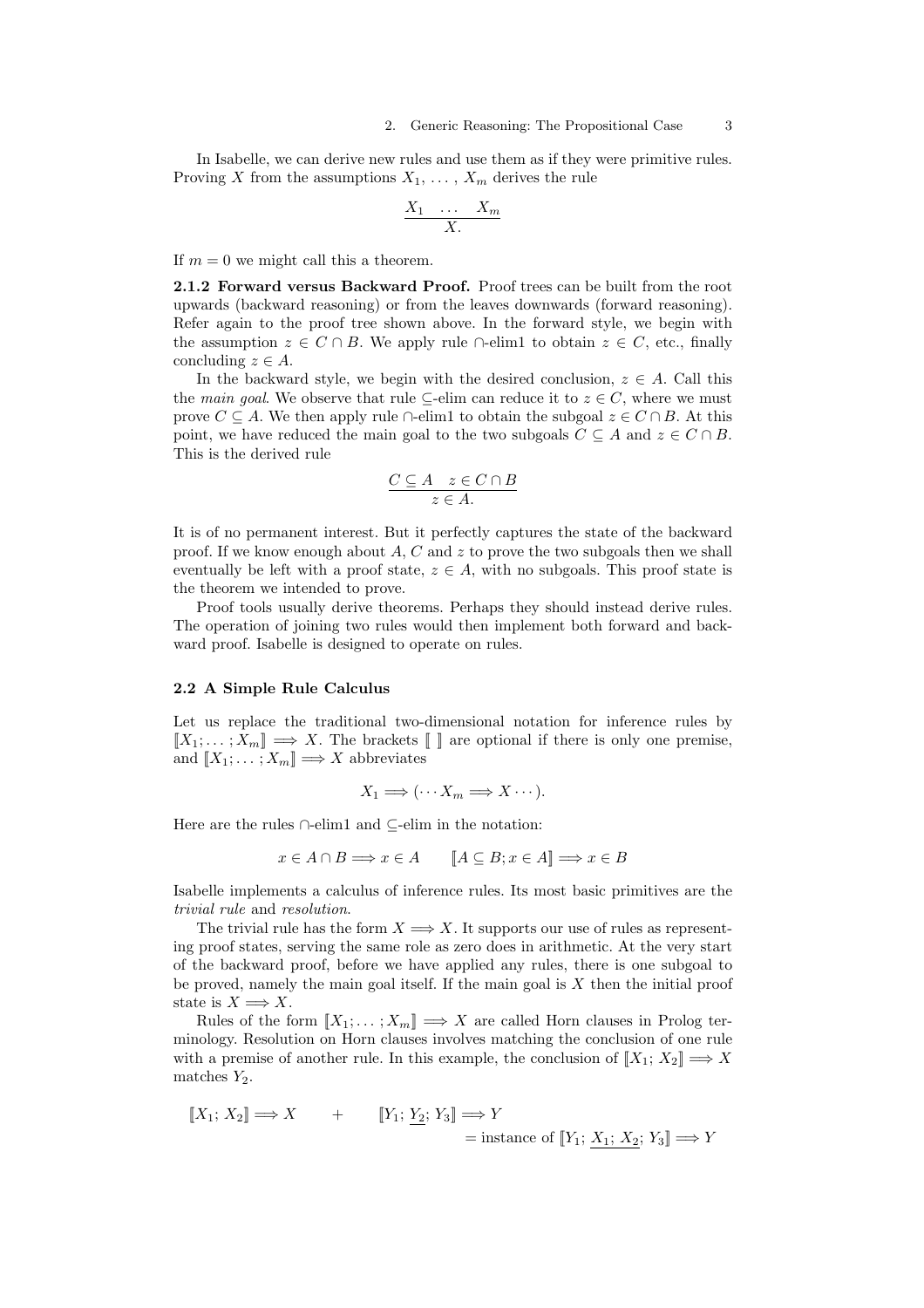Underlining indicates the affected parts. In general we *unify* the formulas  $X$  and  $Y_2$ , applying the unifying substitution to the result — hence the words "instance of" above.

In general, resolution unifies the conclusion of one rule  $[[X_1; \dots; X_m]] \implies X$ with the *i*th premise of another,  $[[Y_1; \ldots; Y_n]] \implies Y$ . In the resulting rule,  $Y_i$  is replaced by  $X_1; \ldots; X_m$ .

Prolog resolution, extended slightly, is all we need to build proof trees. It automatically matches rules and axioms to the goal being proved. We can even allow some variables in the goal to be updated. Such variables stand for currently unknown parts of the goal. They let us extract information from proofs, say for interactive program derivation. They also make it easier to implement proof procedures for quantifiers.

## **2.3 Assumptions in Natural Deduction**

Natural deduction, due to Gentzen, is based upon three principles.

- 1. Proof takes place within a varying context of assumptions.
- 2. Each connective is defined independently of the others.
- 3. Each connective is defined by introduction and elimination rules.

In the case of ∧, the introduction rule describes how to infer *P* ∧ *Q* while the elimination rules for  $\land$  describe what to infer from  $P \land Q$ :

$$
\frac{P\ \ Q}{P\wedge Q}\ \wedge\text{-intr}\qquad \frac{P\wedge Q}{P}\ \wedge\text{-elim1}\quad \frac{P\wedge Q}{Q}\ \wedge\text{-elim2}
$$

The elimination rule for  $\rightarrow$  says what to deduce from  $P \rightarrow Q$ . It is sometimes called Modus Ponens.

$$
\frac{P \to Q \quad P}{Q} \to{\text{-elim}}
$$

The introduction rule for  $\rightarrow$  is characteristic of natural deduction. It says that  $P \rightarrow Q$  is proved by assuming *P* and deriving *Q*:

$$
\begin{array}{c}\n[P] \\
Q \\
P \rightarrow Q\n\end{array} \tag{→intr}
$$

The key point is that rule  $\rightarrow$ -intr *discharges* its assumption: even if the proof of *Q* requires the assumption *P*, the conclusion  $P \rightarrow Q$  does not depend upon that assumption. The notation [*P*] indicates that any uses of the assumption *P* are discharged.

Here is a little example. Assuming *P* and *Q*, we may prove  $P \land Q$  using rule  $\land$ -intr. By applying rule  $\rightarrow$ -intr, we discharge the assumption *Q* to obtain  $Q \rightarrow (P \land Q)$ , still assuming *P*. By applying rule  $\rightarrow$ -intragain, we discharge the assumption *P* and get  $P \to (Q \to (P \wedge Q))$ . The conclusion no longer depends upon any assumption, and is clearly a tautology. The proof is shown as follows:

$$
\frac{[P] \quad [Q]}{P \land Q} \land \text{intr}
$$

$$
\frac{Q \to (P \land Q)}{Q \to (P \land Q)} \to \text{intr}
$$

$$
P \to (Q \to (P \land Q)) \to \text{intr}
$$

The introduction rules for ∨ are straightforward. The elimination rule says that to show some *R* from  $P \vee Q$  there are two cases to consider, one assuming *P* and one assuming *Q*.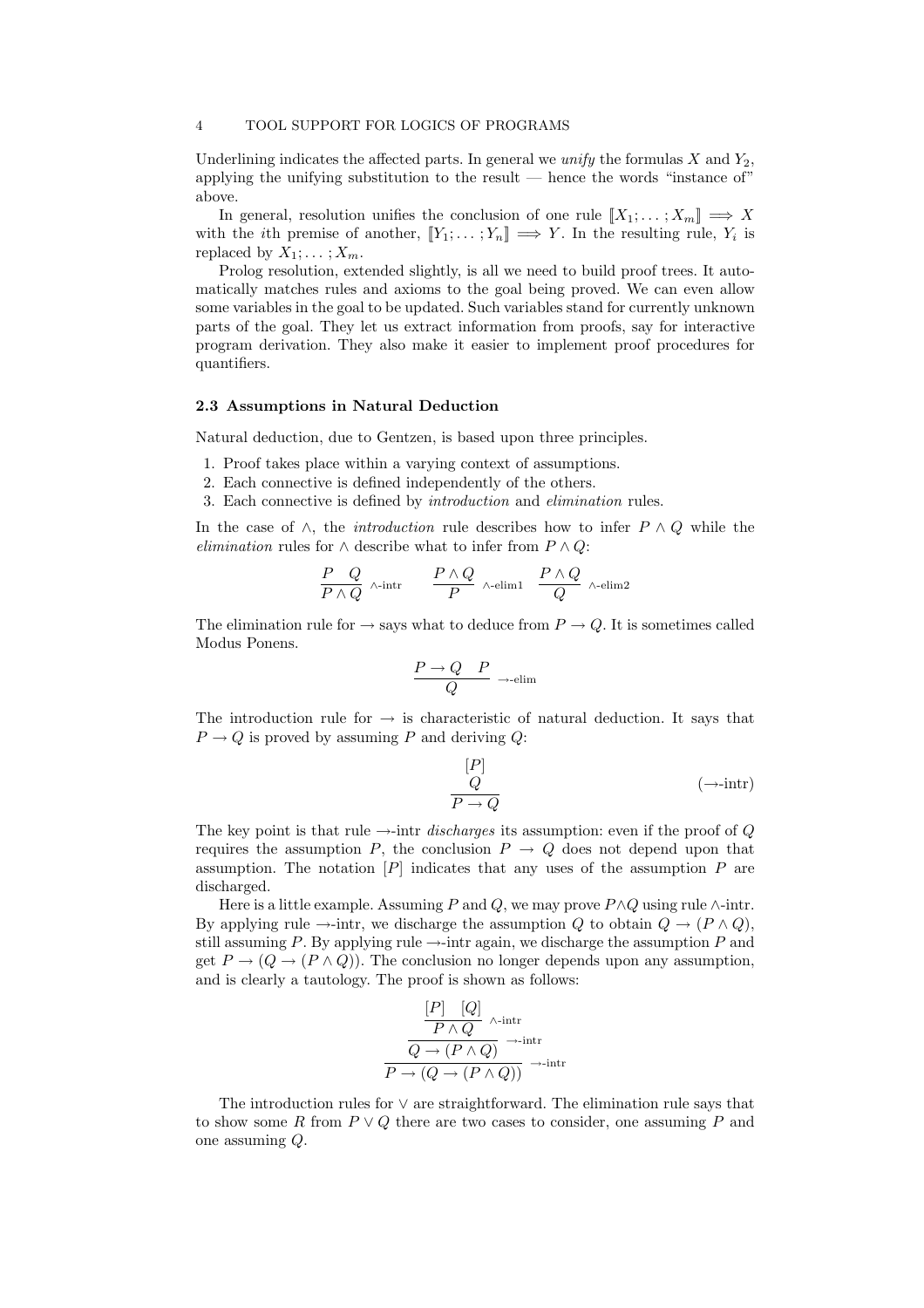2. Generic Reasoning: The Propositional Case 5

$$
\frac{P}{P \vee Q} \vee \text{intr1} \quad \frac{Q}{P \vee Q} \vee \text{intr2} \qquad \frac{P \vee Q \quad R \quad R}{R} \vee \text{elim}
$$

Horn clauses can accommodate natural deduction and assumptions. We allow them to be nested, extend resolution to nested clauses, and introduce a notion of proof by assumption.

#### **2.4 Generalized Horn Clauses**

Natural deduction requires a simple generalization of our rule calculus. We can formalize the rule  $\rightarrow$ -intr as  $(P \Longrightarrow Q) \Longrightarrow P \to Q$ . Thus, we regard assumption discharge as the same sort of entailment as that from premises to conclusion. It is implication: not the implication of first-order logic, but implication at the metalevel. We can regard  $\rightarrow$ -intr as a rule whose premise is itself a rule, namely  $\frac{P}{Q}$ [48].

We must augment resolution to allow for nesting of  $\implies$ . Let us consider why. To prove  $P \to (Q \to (P \wedge Q))$ , resolution with  $\to$ -intr yields the subgoal  $P \implies$  $Q \to (P \wedge Q)$ ; as expected, the step adds *P* to the assumptions. Now we need to apply  $\rightarrow$ -intr again, to add *Q* to the assumptions. But the subgoal has the form  $\cdots \Longrightarrow \cdots \to \cdots$  instead of just  $\cdots \to \cdots$ . Lifting in resolution allows a rule to be applied in any context. Lifting the rule  $[[X_1; \ldots; X_m]] \Longrightarrow X$  over the assumption P transforms it to

$$
[\![P \Longrightarrow X_1; \ldots; P \Longrightarrow X_m]\!] \Longrightarrow (P \Longrightarrow X).
$$

Lifting and matching to our subgoal transforms  $\rightarrow$ -intr into the Horn clause

$$
(P \Longrightarrow (Q \Longrightarrow P \land Q)) \Longrightarrow (P \Longrightarrow Q \to (P \land Q)).
$$

Resolving this with the proof state replaces our subgoal by  $P \Longrightarrow (Q \Longrightarrow P \land Q)$ , which may be written more concisely as  $[P; Q] \implies P \wedge Q$ . Finally, we must apply the rule ∧-intr. Lifting it over the assumptions *P* and *Q*, and matching it to the subgoal, transforms ∧-intr into the Horn clause

$$
\llbracket \, \llbracket P; Q \rrbracket \Longrightarrow P; \, \llbracket P; Q \rrbracket \Longrightarrow Q \rrbracket \Longrightarrow (\llbracket P; Q \rrbracket \Longrightarrow P \land Q).
$$

Resolution using this yields a new proof state having two subgoals,

$$
[P; Q] \Longrightarrow P
$$
 and  $[P; Q] \Longrightarrow Q$ .

We may generalize our notion of trivial rule from  $X \implies X$  to include subgoals of the form above. Proof by assumption involves deleting a subgoal of the form  $[[X_1; \dots; X_m]] \Longrightarrow X$  where *X* matches  $X_i$  for some *i* between 1 and *m*; the matching substitution must be applied to all other subgoals.

Resolution is normally combined with lifting. For example, the rule

$$
\llbracket Y_1; H \Longrightarrow Y_2 \rrbracket \Longrightarrow Y
$$

may be seen as a proof state with two subgoals  $Y_1$  and  $Y_2$ . The second subgoal has an assumption, *H*. Resolving the rule  $[[X_1; X_2]] \Longrightarrow X$  against this proof state replaces the second subgoal by two new ones, each with *H* as an assumption.

$$
\begin{aligned} [X_1; X_2] \Longrightarrow X &+ & [Y_1; H \Longrightarrow Y_2] \Longrightarrow Y \\ &= \text{instance of } [Y_1; H \Longrightarrow X_1; H \Longrightarrow X_2] \Longrightarrow Y \end{aligned}
$$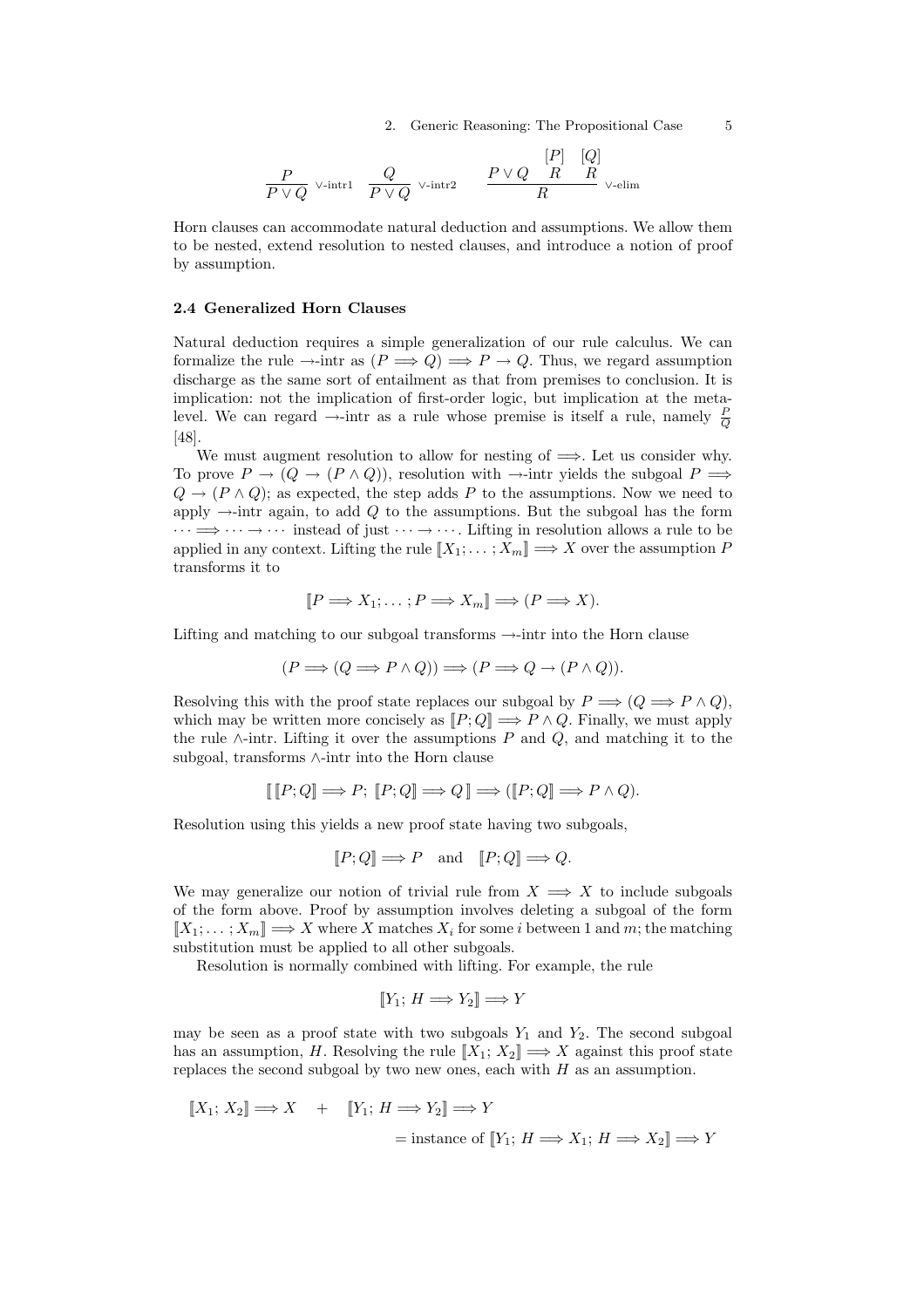## **2.5 The Role of Resolution**

Isabelle uses resolution to provide proof checking in the forward and backward styles. Unlike classical resolution theorem provers such as Otter [22], Isabelle does not seek contradictions, but derives rules in positive form. Horn clause resolution is a special case of the sophisticated forms of resolution used in Otter. On the other hand, Isabelle generalizes Horn clause resolution in unusual ways. It allows clauses having nested implication, and resolves them using lifting.

Isabelle matches rules and assumptions automatically. Asked to prove a subgoal by assumption, Isabelle searches for suitable assumptions: we do not have to specify one by number. Isabelle considers all matching assumptions, not just the first. Similarly, if we supply a list of rules to match against a subgoal, Isabelle considers all possible matches. We can apply known facts with minimal effort.

**Exercise 2.1.** Express the rules ∨-intr1, ∨-intr2 and ∨-elim as (possibly generalized) Horn clauses.

**Exercise 2.2.** Comment on these alternative introduction rules for ∧ and ∨. Why are they correct? What are they good for?

$$
\begin{array}{cc}\nP & -Q \\
P & Q \\
\hline\nP \wedge Q & P\n\end{array}
$$

**Exercise 2.3.** Give a natural deduction proof of  $P \rightarrow (Q \rightarrow P)$ .

## **3. A General Approach to Quantifiers**

Quantifiers require a radical generalization of resolution. Isabelle uses the typed *λ*calculus to represent the syntax of terms, formulas and rules. Ordinary unification, such as Prolog uses, is unsuitable. Isabelle bases resolution on higher-order unification. Our approach handles not only the quantifiers  $\forall$  and  $\exists$ , but other binding operators such as indexed summations, unions or Cartesian products. It supports sound inference, not just a means of expressing the syntax.

## **3.1 The Typed** *λ***-Calculus**

Here is a capsule review of the typed  $\lambda$ -calculus.<sup>2</sup> The notation  $M[L/y]$  stands for the result of substituting the term *L* for all free occurrences of the variable *y* in a term *M*. We regard  $((\lambda x.M)N)$  as equal to  $M[N/x]$ : a  $\beta$ -conversion substitutes the argument, *N*, into the abstraction's body, *M*. Bound variables in *M* are renamed to prevent clashes with variables in *N*.

The application *MN* has type  $\tau$  if *M* has the function type  $\sigma \to \tau$  and *N* has type  $\sigma$ . The abstraction  $\lambda x.M$  has type  $\sigma \to \tau$  if M has type  $\tau$  given that x has type  $\sigma$ . The function type  $[\sigma_1, \ldots, \sigma_k] \to \tau$  abbreviates  $\sigma_1 \to \cdots (\sigma_k \to \tau) \cdots$ . By the standard treatment of curried functions, if *M* has this type and  $N_1, \ldots, N_k$ have types  $\sigma_1, \ldots, \sigma_k$ , respectively, then  $MN_1 \ldots N_K$  has type  $\tau$ .

Isabelle uses a polymorphic type system. For example, the identity function  $\lambda x.x$ gets type  $\alpha \to \alpha$ , where  $\alpha$  is a *type variable*. Type variables can be replaced by any types. The identity function may be regarded as having any type of the form  $\tau \to \tau$ . Each occurrence of it in an expression may have a different type.

<sup>2</sup> The easiest way to learn about the *λ*-calculus and polymorphism is to learn a programming language based on them, like Haskell or ML. My ML book includes material about the *λ*-calculus itself [38, Chapter 9].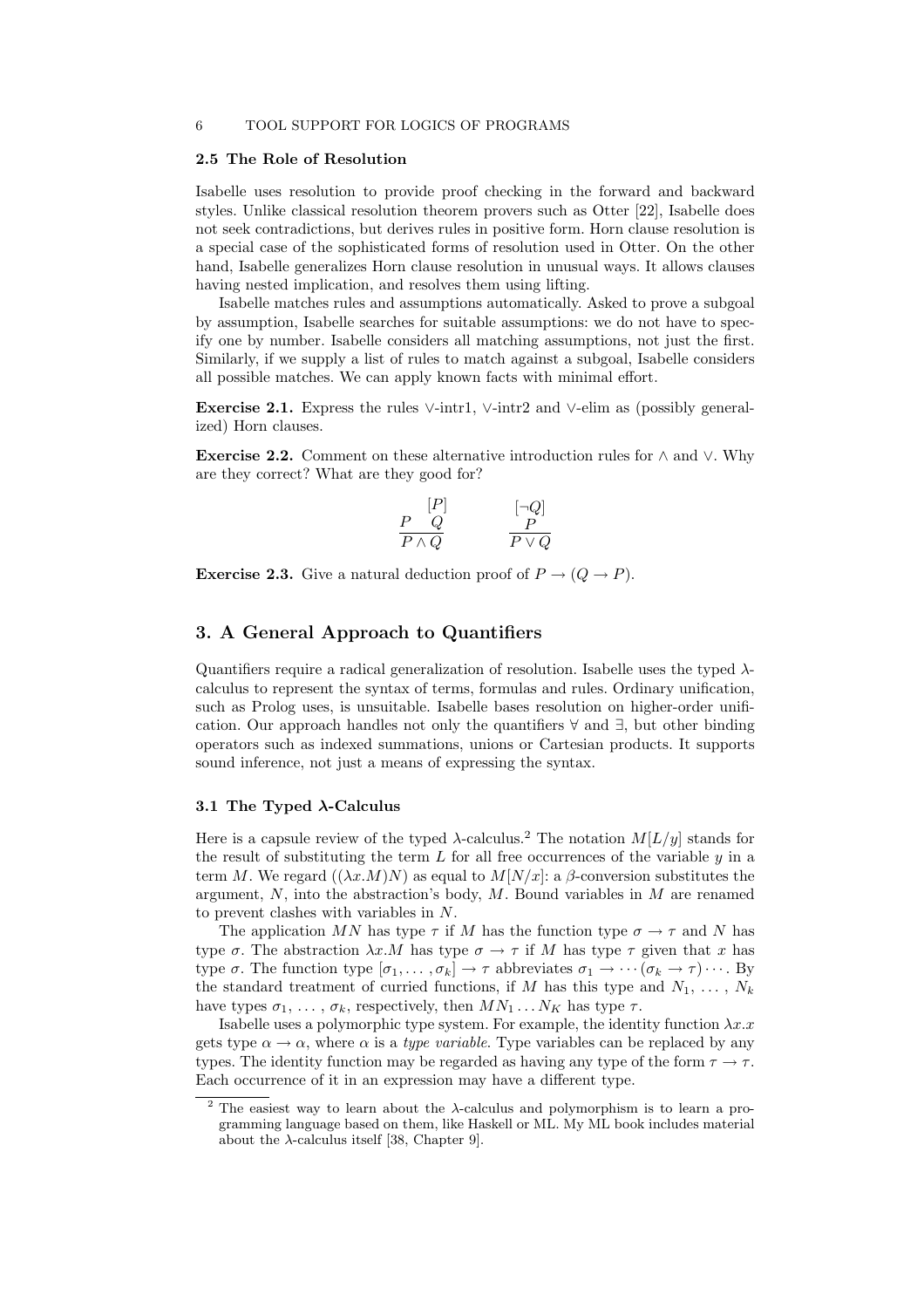The type prop (short for proposition) is built-in. It is the type of inference rules, which include theorems and axioms as special cases. Rules are sometimes called meta-level theorems because Isabelle provides an inference system for them: the meta-logic. The meta-logic represents other inference systems, the object-logics: HOL, ZF, etc.

## **3.2 Declaring Types and Connectives**

To represent an object-logic in Isabelle we extend the meta-logic with types, constants, and axioms. For example, take the predicate calculus.

To represent predicate calculus syntax, we introduce the type bool for meanings of formulas. It is preferable to avoid identifying bool with prop, the type of rules. So we use the constant isTrue to convert one to the other; if *A* has type bool then isTrue *A* has type prop.

The logical constants True, False, And, Or, etc., are declared in the obvious manner. With Isabelle such declarations are made in a *theory file*:

```
types
 bool
consts
 isTrue :: bool => prop
 True, False :: bool
 And, Or, Implies :: [bool, bool] => bool
```
The theory file may also specify the constants as having special syntax (such as infix) and describe pretty printing. Let us ignore such matters for now; assume that And, Or, Implies represent the infix operators  $\land$ ,  $\lor$ ,  $\rightarrow$  with the usual precedences, and associating to the right. Thus the formula  $P \wedge Q \wedge R \rightarrow Q$  can be represented by the *λ*-term

$$
Implies(And P(And QR))Q.
$$

We may continue to use the conventional syntax, keeping this representation hidden underneath.

The theory file declares the conjunction rules as follows:

| rules     |                                     |
|-----------|-------------------------------------|
| conjI     | "[  $P: 0 1 = \Rightarrow P \& Q$ " |
| conjunct1 | $"P&0 ==> P"$                       |
| conjunct2 | $"P&0 ==> 0"$                       |

Strictly speaking, a rule such as ∧-elim1 should be written

$$
\mathsf{isTrue}(P \land Q) \Longrightarrow \mathsf{isTrue}(P).
$$

Usually isTrue is left implicit, to avoid clutter:

$$
P \land Q \Longrightarrow P.
$$

The need for isTrue can be inferred from the context. Above, both  $P \wedge Q$  and  $P$ must have type bool since conjunction has type  $[bool, bool] \rightarrow bool$ . Both operands of  $\implies$  must have type prop.

## **3.3 Declaring Quantifiers**

Variable-binding notations exist throughout mathematics. Consider the integral  $\int_a^b f(x)dx$ , where *x* is bound, and the product  $\Pi_{k=0}^n p(k)$ , where *k* is bound. The quantifiers ∀ and ∃ also bind variables. Isabelle uses *λ*-notation to represent all such operators uniformly.

To handle the standard quantifiers we could use a theory file containing the following declarations: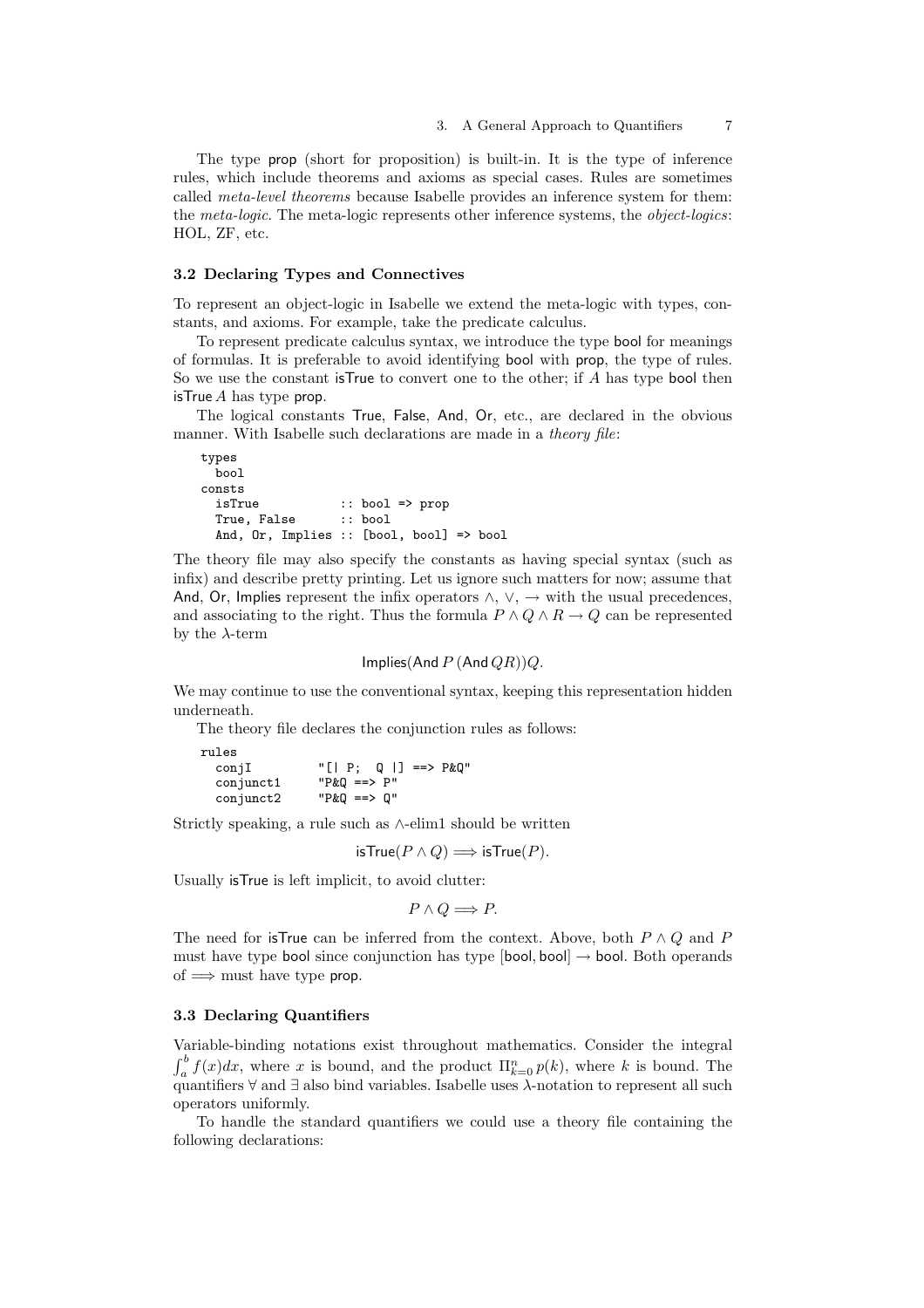| types  |                                                  |                         |
|--------|--------------------------------------------------|-------------------------|
| ind    |                                                  |                         |
| consts |                                                  |                         |
|        | All :: $(ind \Rightarrow bool) \Rightarrow bool$ | $(blinder$ "ALL " $10)$ |
|        | $Ex$ :: (ind => bool) => bool                    | $(blinder$ "EX " $10)$  |

Here ind is some arbitrary type of individuals. For now it does not matter what these individuals are — numbers, sets, etc.<sup>3</sup> The *binder* specification causes Isabelle to interpret ALL  $x.P$  as  $All(\lambda x.P)$ , and similarly for EX; the 10 concerns operator precedence. Let us use the usual ∀ and ∃ symbols whenever possible.

Isabelle hides the representation from the user. Let us examine the internal form of an example:

$$
\forall x. Px \land Qx \quad \mapsto \quad \text{All}(\lambda x. Px \land Qx) \quad \mapsto \quad \text{All}(\lambda x. \text{And}(Px)(Qx))
$$

How do we define a new quantifier, say  $\forall_{x \in A} P$  to mean  $\forall x \in A \rightarrow P$ ? For the semantics, we simply define a new constant abbreviating the appropriate expression. For the variable-binding notation, we must add four more lines to the theory file; no programming is required.

## **3.4 Quantifier Rules Involving Substitution**

Of the four natural deduction rules for the quantifiers, two of them involve substituting a term for a bound variable:

$$
\frac{\forall x.P}{P[t/x]} \ \forall\text{-elim} \qquad \frac{P[t/x]}{\exists x.P} \exists\text{-intr}
$$

Isabelle's typed *λ*-calculus handles the substitution in these rules:

$$
(\forall x. P \, x) \Longrightarrow P \, t \tag{6-elim}
$$

$$
P t \Longrightarrow (\exists x. P x) \tag{3-intr}
$$

In both of these,  $P$  has type ind  $\rightarrow$  bool and stands for a formula with a hole. We may replace it by the *λ*-abstraction of any formula over *x*, say  $\lambda x. Qx \wedge Rxy$ . The corresponding instance of ∀-elim is then

$$
(\forall x.(\lambda x. Qx \land Rxy)x) \Longrightarrow (\lambda x. Qx \land Rxy)t
$$

or equivalently, by *β*-reduction,

$$
(\forall x. Qx \land Rxy) \Longrightarrow Qt \land Rty.
$$

We thus obtain all instances of the traditional rule.

Isabelle hides this machinery: we do not see the *β*-reductions . In backward proof,  $\forall$ -elim generalizes a formula of the form  $P[t]$ , yielding the subgoal  $\forall x \cdot P[x]$ . There are usually countless ways of doing so; to constrain the choices, Isabelle lets you specify *P* or *t*.

A rule like ∀-elim is normally applied in the forward direction, mapping a theorem such as  $\forall x \cdot 0 + x = x$  to the new theorem  $0 + ?t = ?t$ . Here  $?t$  is an unknown: a variable that can be replaced automatically. In Prolog terminology, it is called a "logical variable".

Isabelle provides both free variables  $x, y, \ldots$ , and unknowns  $x, y, \ldots$ . From a logical point of view they are all free variables. The difference between the two

<sup>3</sup> Isabelle actually uses polymorphic declarations. Using type classes, we can specify whether to allow quantifications over booleans and functions. If we allow them, we get higher-order logic; otherwise we get many-sorted first-order logic [29].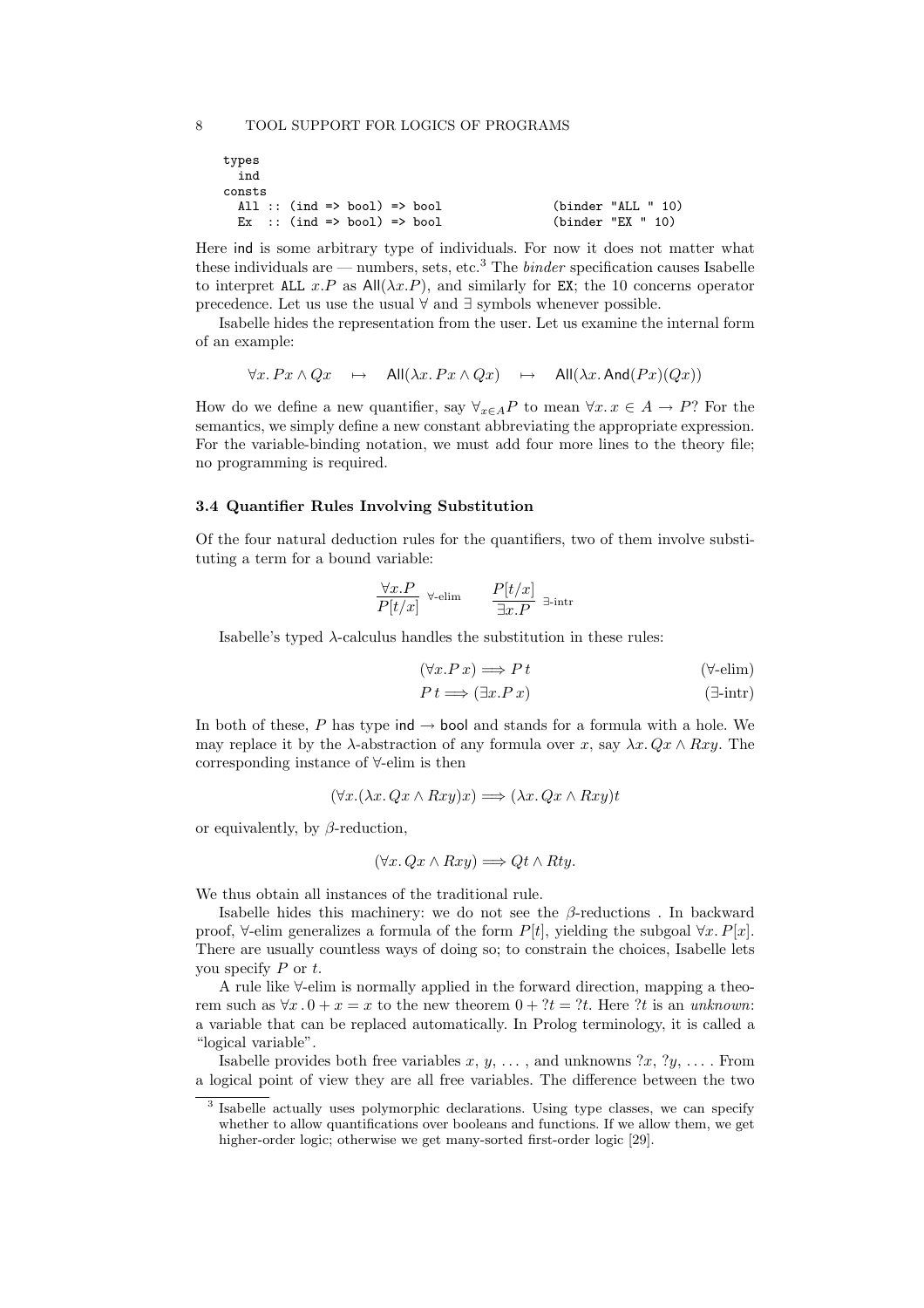kinds of variables is pragmatic. Unknowns may be replaced during unification; free variables remain fixed. This article often omits the question marks to avoid clutter; they should be present in all the Isabelle rules shown.

The rule ∃-intr is represented in precisely the same way. In backward proof it replaces the goal  $\exists x. Qx \land Rxy$  by the subgoal  $Q$  ?*t*  $\land$  *R* ?*t y*. We need not specify ?*t*, but may leave it as an unknown. Then we can split the subgoal in two (by applying ∧-intr). Proving *Q* ?*t* will probably replace ?*t* by something, say 3. The other subgoal will become *R* 3 *y*.

Thus we can strip quantifiers without specifying terms for the bound variables. During the proof, the variables may be filled in automatically, which is valuable in both interactive and automatic proofs.

## **3.5 Quantifier Rules Involving Parameters**

The other two quantifier rules involve provisos expressed in English:

$$
\frac{P}{\forall x.P} \vee \text{-intr} \qquad \frac{\exists x.P \quad Q}{Q} \exists \text{-elim}
$$

Rule  $\forall$ -intr holds provided x is not free in the assumptions, while  $\exists$ -intr holds provided *x* is not free in *Q* or the assumptions. Most quantifier provisos are typical of these. They ensure that the premise makes no assumptions about the value of *x*: it holds for all *x*. Isabelle expresses them using !!, its inbuilt notion of 'for all'. We formalize ∀-intr by

$$
(!!x.\mathop{\sf isTrue}(P\,x))\Longrightarrow \mathop{\sf isTrue}(\forall x.P\,x).
$$

This means, 'if *Px* is true for all *x*, then  $\forall x.Px$  is true'. Hiding isTrue simplifies it to

$$
(!!x.Px) \Longrightarrow (\forall x.Px).
$$
 (\forall-intr)

Applying this rule in backwards proof creates a subgoal prefixed by !!; the bound variable is called a parameter or eigenvariable. We have discussed (§2.4) how rules are lifted over assumptions; they are analogously lifted over parameters.<sup>4</sup> A subgoal's parameters and assumptions form a context; all subgoals resulting from it will have the same context, or one derived from it.

We have defined the object-level universal quantifier  $(\forall)$  using !!. But we do not require meta-level counterparts of all the connectives of the object-logic. The existential quantifier rule can also be formalized using !!:

$$
[\exists x.P \, x; \, \text{!!} x.P \, x \Longrightarrow Q] \Longrightarrow Q \tag{3-elim}
$$

For another example of !!, consider the rule of mathematical induction:

$$
\frac{P(0) \quad P(x \mid)}{P(n)}
$$

There is the usual  $x$  not free  $\dots$  proviso. In Isabelle, the rule becomes

$$
[P(0); \,!!x. P(x) \Longrightarrow P(x+1)] \Longrightarrow P(n)
$$

<sup>4</sup> The rule's premises and conclusion receive the additional quantification !!*x*. All variables in the rule are given  $x$  as an additional argument. Their types are changed accordingly [24, 33].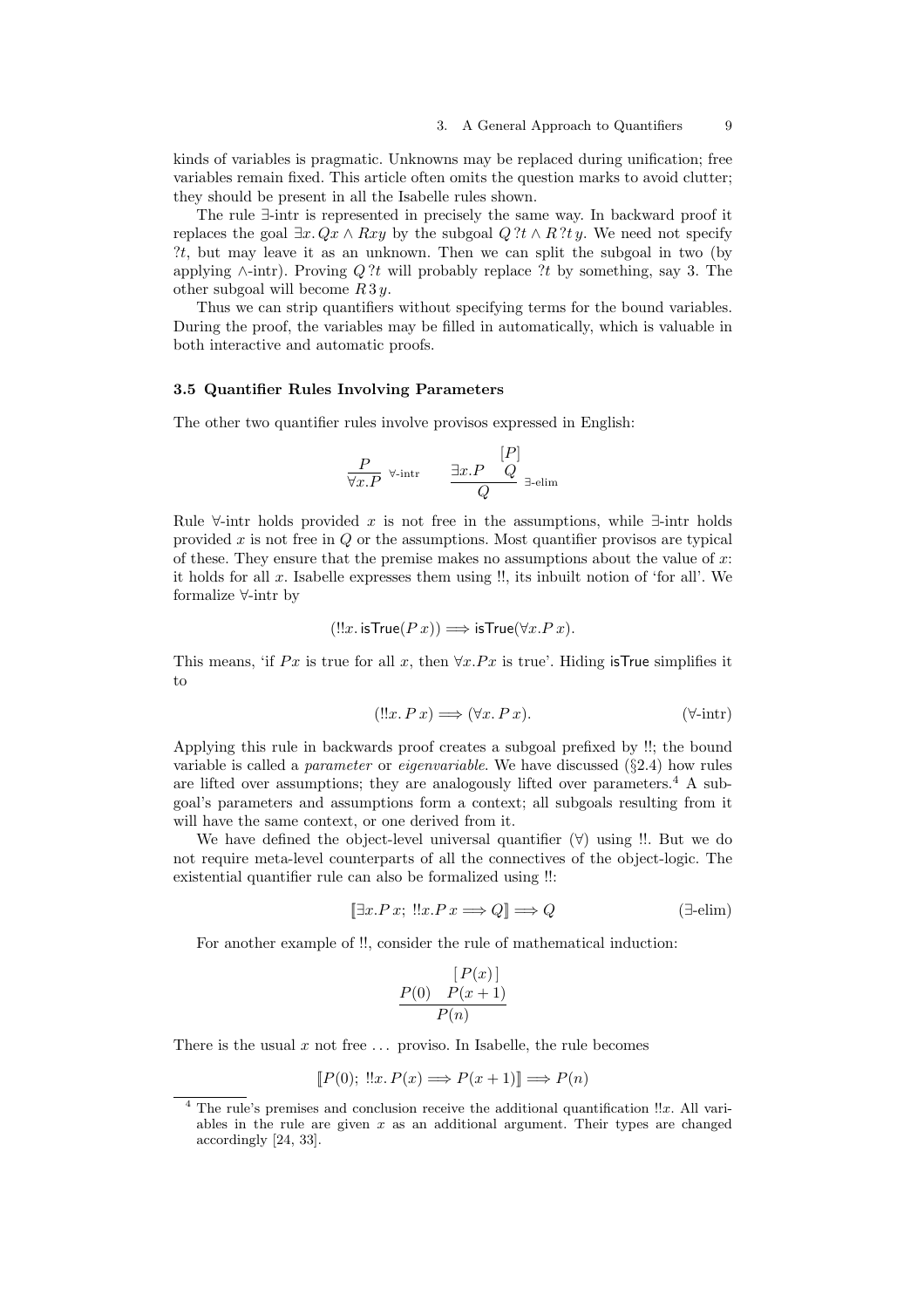In higher-order logic (HOL), we can express induction using predicate variables:

$$
P(0) \land (\forall x. P(x) \to P(x+1)) \to P(n).
$$

Isabelle provides the meta-level connectives  $\mathfrak{L}$  and  $\implies$  so that users are not forced to work in HOL. Isabelle's treatment of rules recognizes !! and  $\implies$  but not  $\forall$  and  $\rightarrow$ .

## **3.6 Higher-Order Unification**

Isabelle resolves rules by unifying typed *λ*-terms. This process is called higher-order unification. To handle *β*-conversion, it reduces  $(\lambda x.t)u$  to  $t[u/x]$ : this is easy. But sometimes Isabelle must solve equations like

$$
?f(t) \equiv g u_1 \ldots u_k.
$$

This task involves making guesses for the unknown function ?*f*. Isabelle uses a refinement of Huet's [14] search procedure. It solves equations by guessing the leading symbol of ?*f*, simplifying, then recursively unifying the result.

In the general case, higher-order unification is undecidable. Fortunately, we can usually recognize the problematical cases beforehand: they involve function unknowns. Terms such as  $?f ?x ?y$  and  $?f (?gx)$  match anything in countless ways. There may be infinitely many unifiers, and the search need not terminate. Isabelle lets you specify some unknowns before attempting unification.

Some uses of function unknowns are harmless. The term  $?f a$  matches  $a + a$  in four ways. Isabelle generates them lazily. Solutions that use the function's argument appear first, as they are usually preferable:

$$
?f \equiv \lambda x. x + x \quad ?f \equiv \lambda x. a + x \quad ?f \equiv \lambda x. x + a \quad ?f \equiv \lambda x. a + a
$$

Terms like  $?fxyz$ , where the arguments are distinct bound variables, cause no difficulties. They can match another term in at most one way. If the other term is  $x + y \times z$  then the only unifier is

$$
?f \equiv \lambda xyz. x + y \times z
$$

The approach can be implemented without full higher-order unification. Pattern unification [28] is much easier to implement because it does not attempt to invent functions. The cost is just a little more user intervention in the problematic cases.

#### **3.7 A Close Look at Quantifier Reasoning**

To see how quantifier reasoning works, let us examine two tiny proofs in detail. Both involve stripping quantifiers from the initial goal. Because of the order of the quantifiers, one goal is provable and the other is not. (I have modified Isabelle's output by using special symbols, etc., to improve readability.)

**3.7.1 The Good Proof.** We start with the goal  $\forall x \cdot \exists y \cdot x = y$ .

```
goal thy "\forall x. \exists y. x = y";
 Level 0
 ∀x. ∃y. x = y
   1. \forall x. \exists y. \ x = y
```
The initial proof state is an instance of the trivial rule: the main goal and the only subgoal are identical. For our first inference, we apply the rule ∀-intr.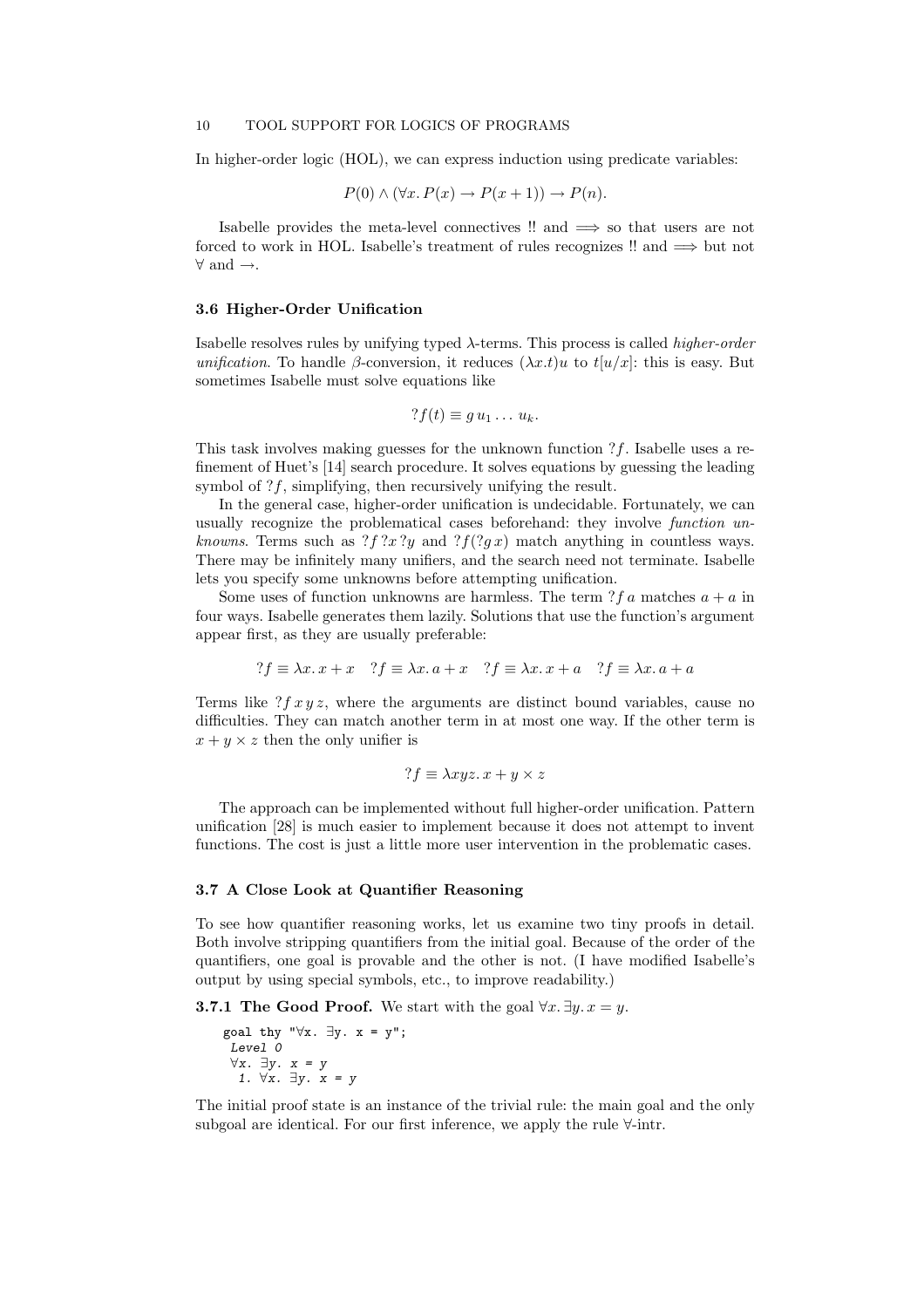```
by (resolve_tac [allI] 1);
 Level 1
 ∀x. ∃y. x = y
  1. 1 \cdot x \cdot \exists y \cdot x = y
```
This yields the subgoal  $\exists y \cdot x = y$ , where *x* is bound (by !!) in that subgoal. Remember, *x* is called a parameter. Next, we remove the existential quantifier by applying ∃-intr. We get a subgoal containing an unknown.

```
by (resolve_tac [exI] 1);
 Level 2
 ∀x. ∃y. x = y
  1. ! \, x \cdot x = ? \, y \cdot 1 \, (x)
```
Lifting makes the unknowns depend on the subgoal's parameters. Our subgoal has the form  $x = ?y1x$ , where  $?y1$  is a *function* unknown. The unknown  $?y1x$  may be replaced by any term containing x. The term we require is x itself, with  $?y1$ updated to  $\lambda x.x$ . The last step proves the goal by reflexivity.

```
by (resolve_tac [refl] 1);
Level 3
∀x. ∃y. x = y
No subgoals!
```
**3.7.2 The Bad Proof.** We start with the invalid goal  $\exists y.\forall x. x = y$ .

goal thy " $\exists y. \forall x. x = v$ "; Level 0 ∃y. ∀x. x = y 1. ∃y. ∀x. x = y

The first inference applies  $\exists$ -intr, yielding the subgoal  $\forall x. x = ?y$ . The unknown is just ?*y*; it may not be updated to terms containing *x*, since *x* is a bound variable.

```
by (resolve_tac [exI] 1);
IN<sup>1</sup> 1
 ∃y. ∀x. x = y
  1. ∀x. x = ?y
```
Removing the universal quantifier, by  $\forall$ -intr, yields the subgoal  $x = ?y$ . Still x is bound, though by !! instead of ∀.

```
by (resolve_tac [allI] 1);
Level 2
 ∃y. ∀x. x = y
  1. ! \, ! \, x. \, x = ? \, y
```
When we attempt to use reflexivity, unification fails.

```
by (resolve_tac [refl] 1);
by: tactic failed
```
Quantifier proofs frequently produce unknowns of function type, applied to bound variables. This assures correct treatment of alternating quantifiers. Informally, it is best to regard a term like  $?y_1(x)$  as standing for any term, including terms containing occurrences of *x*. Isabelle takes care of the function unknowns automatically.

The workings of lifting and higher-order unification are complicated, but take place out of sight. The method can be proved correct [33]. It is reasonably fast: Isabelle can do hundreds of such steps per second. It works just as well for userdefined quantifiers like  $\forall_{x \in A} Px$  or  $\bigcup_{x \in A} Bx$ .

Isabelle's original representation of rules was inspired by Schroeder-Heister's [48] 'rules of higher level' in natural deduction. The current approach is essentially identical to that of Felty and Miller [9, 10]. Pfenning [43] surveys other work on logical frameworks.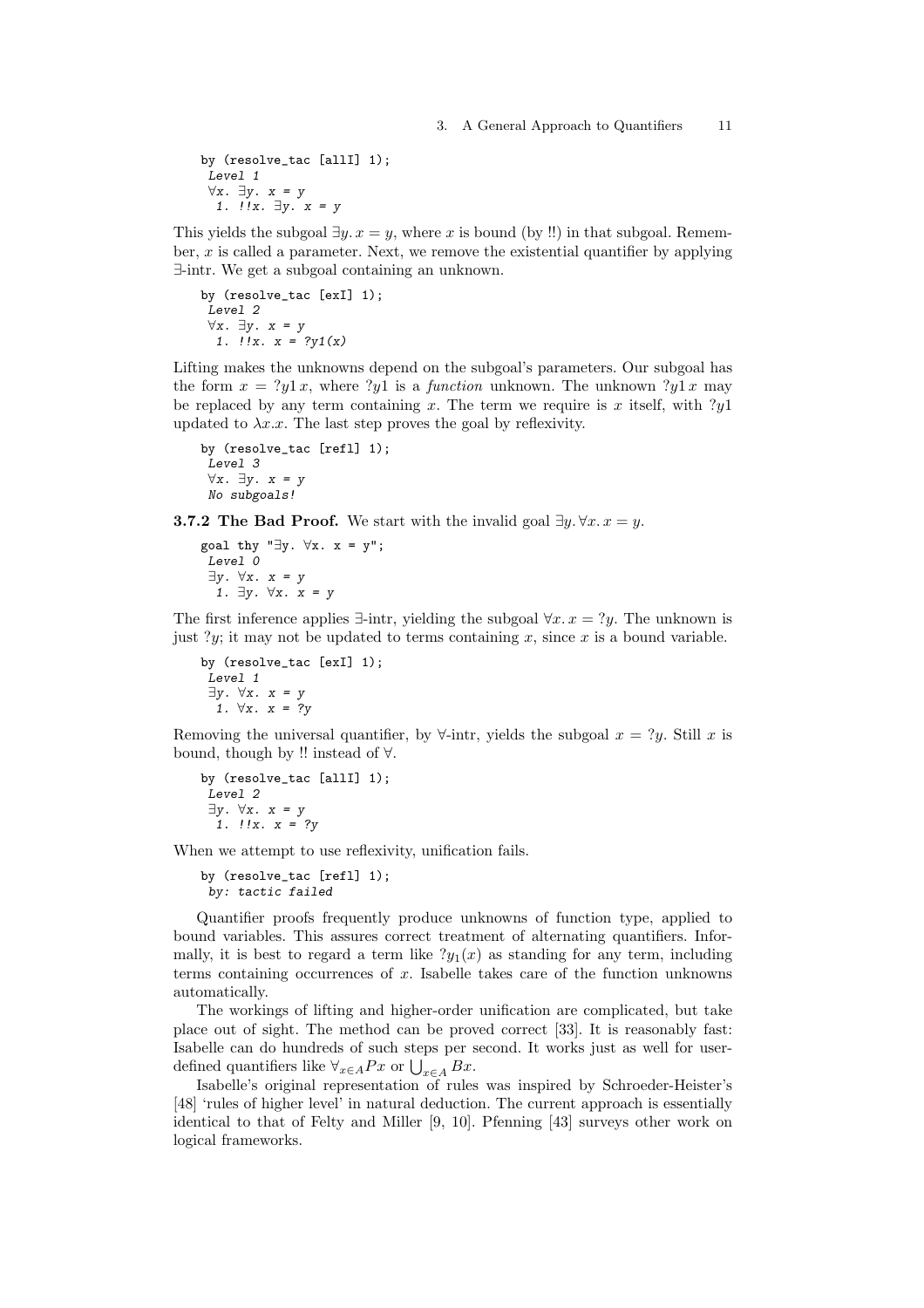**Exercise 3.1.** Express this substitution rule, where *P* serves as a template for substitution, in Isabelle form:

$$
\frac{t = u \quad P[t/x]}{P[u/x]}
$$

**Exercise 3.2.** Suggest a representation of  $\forall_{x \in A} P$  in the *λ*-calculus, where occurrences of *x* in *P* are bound.

**Exercise 3.3.** Give the Isabelle form of this bounded quantifier rule:

$$
\frac{[x \in A]}{P} \quad (x \text{ not free in assumptions other than } x \in A)
$$

## **4. Generic, Automatic Proof**

Tactics and tacticals form the basis for semi-automatic theorem proving in any Isabelle object-logic. The built-in tactics support proof checking using the rules you have declared. Complex tactics can be built using tacticals, which implement several search strategies.

Isabelle provides two tools that work at a higher level. The classical reasoner works with analytic rules, such as are found in natural deduction formalisms. The simplifier performs rewriting and can be extended to exploit the properties of new connectives.

## **4.1 Tactics, for Backward Proof**

Tactics are the basic unit of backward proof. They can be expressed by combining primitive tactics, using operators called tacticals. Milner introduced these concepts in Edinburgh LCF. Regarding automatic proof as impossible, he sought to provide a language in which users could express proof methods, which might be variations on the built-in tactics, or complicated strategies. Although Milner had developed an elegant high-level language for this purpose (ML), he sought an even higher level language just for proof.

Isabelle tactics differ substantially from those of LCF, HOL, etc. A tactic looks at the entire proof state: at all outstanding subgoals instead of just one. While this sacrifices the proof's tree structure, it is essential in order to support unification, where proving one goal may affect others. An Isabelle tactic can update unknowns in other subgoals or the main goal. It can search for proofs of all remaining subgoals.

An Isabelle tactic is a function from a state to a sequence (lazy list) of next states. The sequence enumerates alternatives for backtracking and other kinds of searches [38, Chapter 5]. Because of all this, Isabelle's tactics and tacticals are considerably more powerful than HOL's. We shall discuss applications below especially the classical reasoner, which is a general tool for quantifier reasoning.

## **4.2 Proof Checking Tactics**

The primitive tactics provide proof checking: one rule at a time. Section 2. describes the concepts behind assume\_tac and resolve\_tac; other tactics are variations on those themes.

Tactic assume\_tac proves a subgoal by assumption. Shouldn't Isabelle do such trivial steps without being told to? But proof by assumption is less trivial than it looks. Consider this proof state: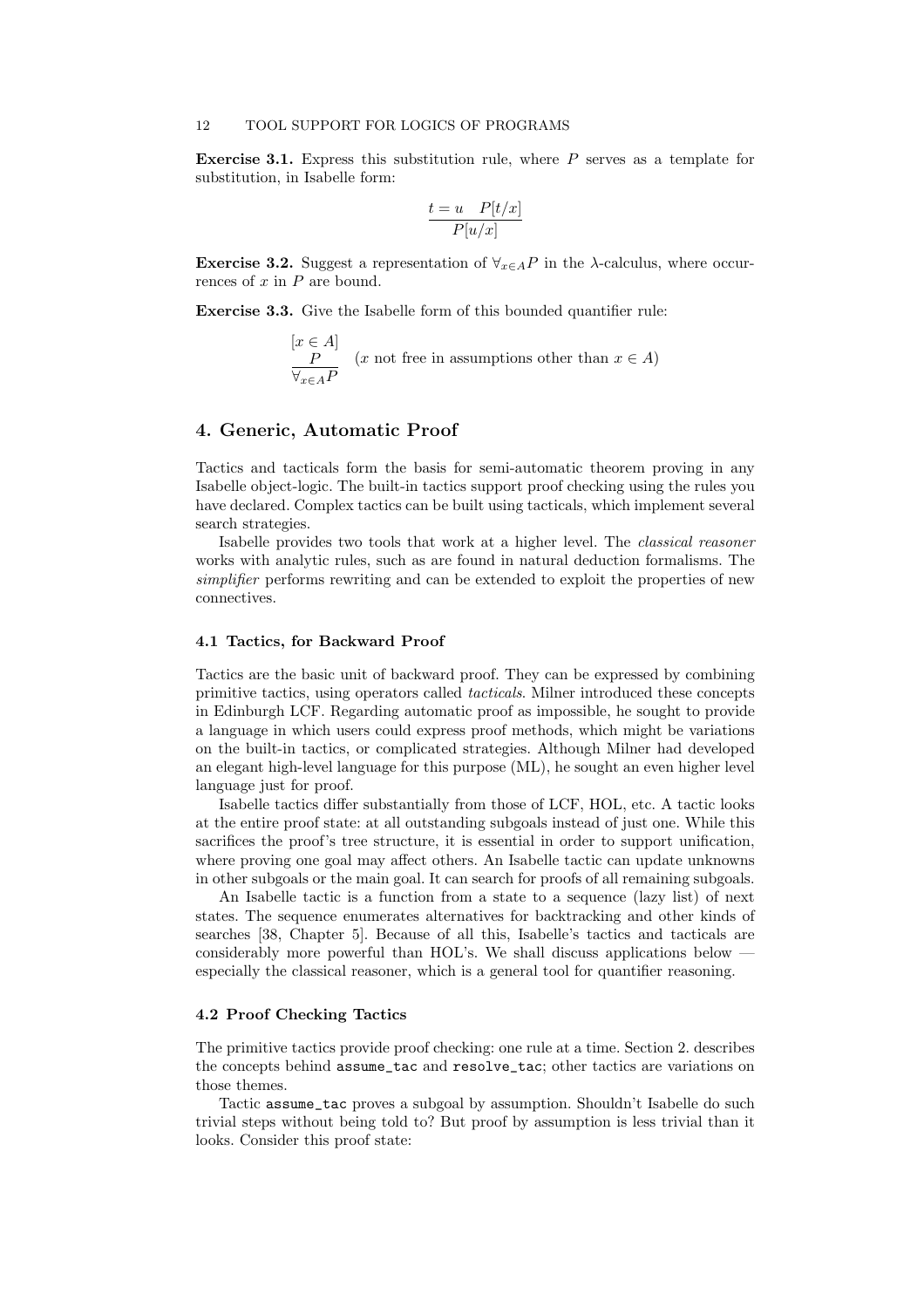$(P(a) \& P(b) \rightarrow P(?x)) \& (P(b) \& P(c) \rightarrow P(?x))$ 1. [|  $P(a)$ ;  $P(b)$  |]  $\implies P(?x)$ 2.  $[| P(b); P(c) |] \implies P(?x)$ 

Both subgoals have two proofs, but only one of the four combinations proves both goals simultaneously. If backtracking occurs, assume\_tac searches for another matching assumption. Assumptions are not referred to by number.

Tactic resolve\_tac applies rules, which may be primitive or user-derived, searching for those that match the subgoal. Backtracking searches for other matches and other rules.

Tactic eresolve\_tac uses and then deletes an assumption. It is suitable when a rule might make an assumption obsolete. Its effect with the rule ∨-elim (given in §2.3) is to replace a subgoal of the form

$$
\cdots P \vee Q \cdots \Longrightarrow X
$$

by two new subgoals of the form  $\cdots P \cdots \Longrightarrow X$  and  $\cdots Q \cdots \Longrightarrow X$ . Backtracking makes eresolve\_tac search for another matching assumption.

Tactic res\_inst\_tac lets us partly instantiate a rule explicitly during refinement, specifying some unknowns. It is needed when applying rules like ∀-elim, whose conclusion is too general for automatic matching.

Resolution performs the most basic step in mathematics: appeal to a previous result. Many proof checkers make this difficult.

## **4.3 Tacticals: Control for Tactics**

Proofs expressed entirely in terms of primitive tactics would be too long. Isabelle's tacticals THEN, ORELSE, etc., combine existing tactics to yield new ones, providing a rich control language for tactics. They achieve the desired behaviour by operating on lazy lists. Recall that a tactic maps a proof state to a lazy list of possible next states. If tac, tac1, etc., are tactics then so are the following:

tac1 THEN tac2 returns all states reachable by applying tac1 then  $tac2$ 

tac1 ORELSE tac2 tries tac1; if this fails, it uses tac2

tac1 APPEND tac2 calls both tac1 and tac2, appending their results

DETERM  $tac$  returns the first state reachable by applying  $tac$ 

REPEAT tac returns all states reachable by applying tac as long as possible

DEPTH\_FIRST satp tac returns all states satisfying satp reachable by applying tac in depth-first search

Explicit control of backtracking can help keep the search space small. Using DETERM prevents backtracking inside its argument. The difference between ORELSE and APPEND is that ORELSE forbids backtracking from its first argument to its second. It is the user's responsibility to ensure that the eliminated alternatives are not needed.

There are tacticals for several other search strategies: iterative deepening [16], best-first, etc. The argument satp is a boolean-valued function specifying what kind of state to search for, typically in terms of how many subgoals are left unsolved. Artificial Intelligence textbooks [47] discuss these strategies. Depth-first search is fastest but often gets stuck down an infinite path; iterative deepening is safe but much slower; best-first search can be fast, but must be guided by an accurate heuristic function.

Figure 4.1 illustrates some of the possibilities. Consider *tac*1 THEN *tac*2. Here *tac*1 returns a sequence of three possible next states. Given the first of these, *tac*2 returns two next states. Given the second of these, *tac*2 returns no next states; thus this possibility contributes nothing to the final sequence of outcomes. Given the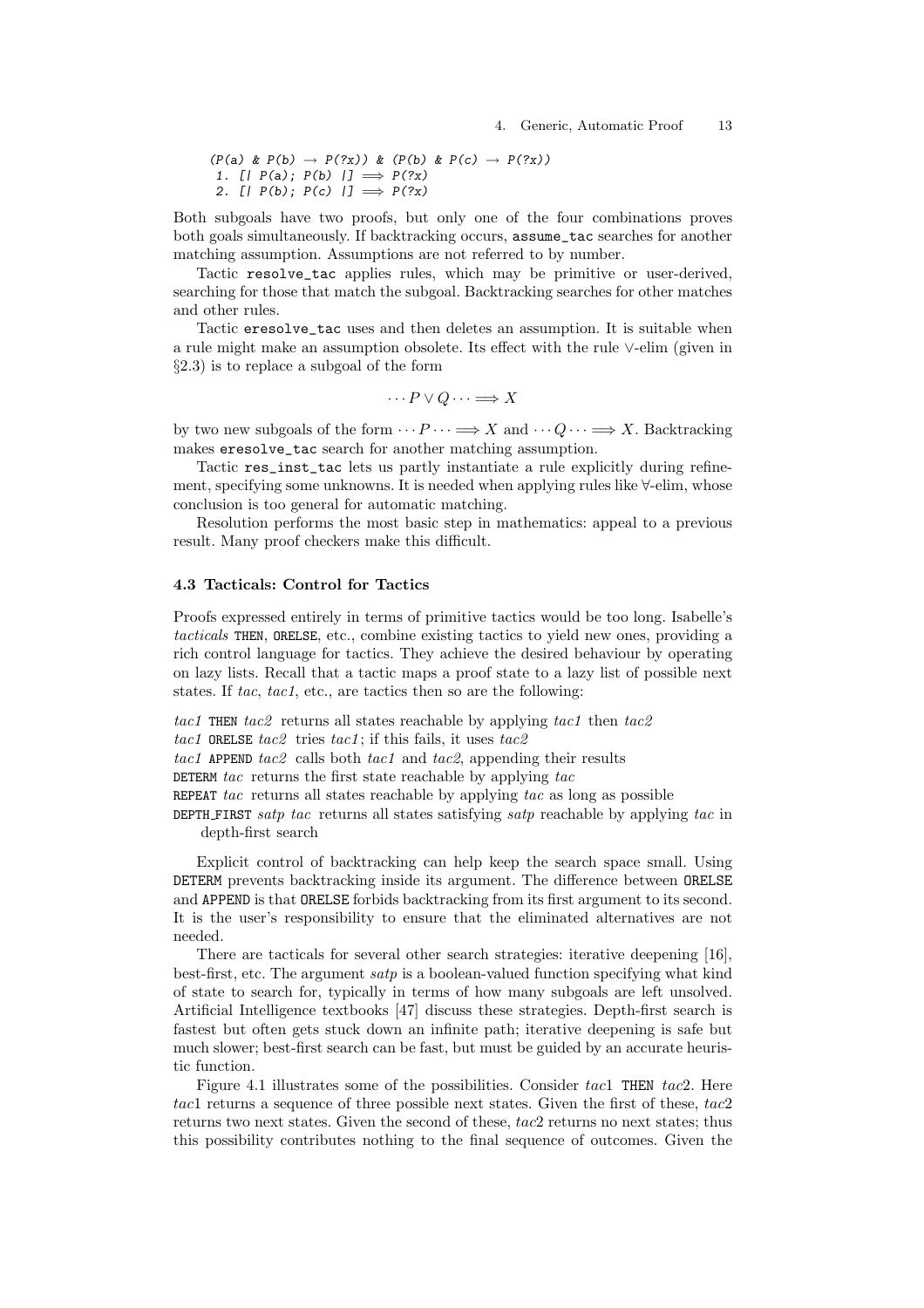

**Fig. 4.1.** The tacticals THEN, ORELSE and APPEND

third of these, *tac*2 returns one next state. A total of three states can arise from this call to *tac*1 THEN *tac*2.

Consider *tac*1 ORELSE *tac*2. Here *tac*1 returns a sequence of two possible next states. As this sequence is nonempty, it becomes the full output of *tac*1 ORELSE *tac*2; had it been empty, then the output would have been that of *tac*2. Similar is *tac*1 APPEND *tac*2, but its output comprises those of both *tac*1 and *tac*2.

Alternative versions of THEN and APPEND could interleave sequence elements instead of putting all possibilities from one sequence first. That would give more of a depth-first flavour.

Now let us consider a simple example of tacticals. Trying to prove that disjunction is associative has yielded three subgoals, each to prove  $P \vee (Q \vee R)$  from the assumption *P*, *Q* or *R*:

 $(P \vee Q) \vee R \rightarrow P \vee Q \vee R$ 1.  $P \implies P \lor Q \lor R$ 2.  $Q \implies P \lor Q \lor R$ 3.  $R \implies P \lor Q \lor R$ 

At our disposal are the disjunction rules  $P \implies P \vee Q$  and  $Q \implies P \vee Q$ . We command Isabelle to perform a brute-force search:

```
by (DEPTH_SOLVE
    (assume_tac 1 ORELSE resolve_tac [disjI1, disjI2] 1));
 (P \vee Q) \vee R \rightarrow P \vee Q \vee RNo subgoals!
```
The command attempts proof by assumption and the disjunction rules, with backtracking. Tactical DEPTH SOLVE uses DEPTH FIRST to search for a fully solved proof state: no subgoals.

We often reach a point where the result clearly follows by repeated application of certain rules. We can then compose a command like the one above. We could have used APPEND instead of ORELSE, or used other search tacticals.

#### **4.4 The Classical Reasoner**

The classical reasoner is a package of tactics, such as fast tac and best tac, that prove goals automatically. They work by breaking up the formulas in the goal's conclusion and assumptions, and proving resulting trivial subgoals by assumption.

Here are some examples of what the classical reasoner can prove. We begin with  $\#40$  from Pelletier's problem set [42]. It is rather easy; its proof requires only 0.5 seconds on a fast SPARCstation.

$$
(\exists y \forall x. \, Pxy \leftrightarrow Pxx) \rightarrow \neg \forall x \exists y \forall z. \, Pzy \leftrightarrow \neg Pzx
$$

The classical reasoner can prove many set-theoretic identities. For this task, fast tac uses rules proved specifically about the primitives of set theory, rather than expanding the definitions to primitive logical concepts. High-level rules promote transparency (short, clear proofs) as well as efficiency. This distributive law is proved in 0.3 seconds.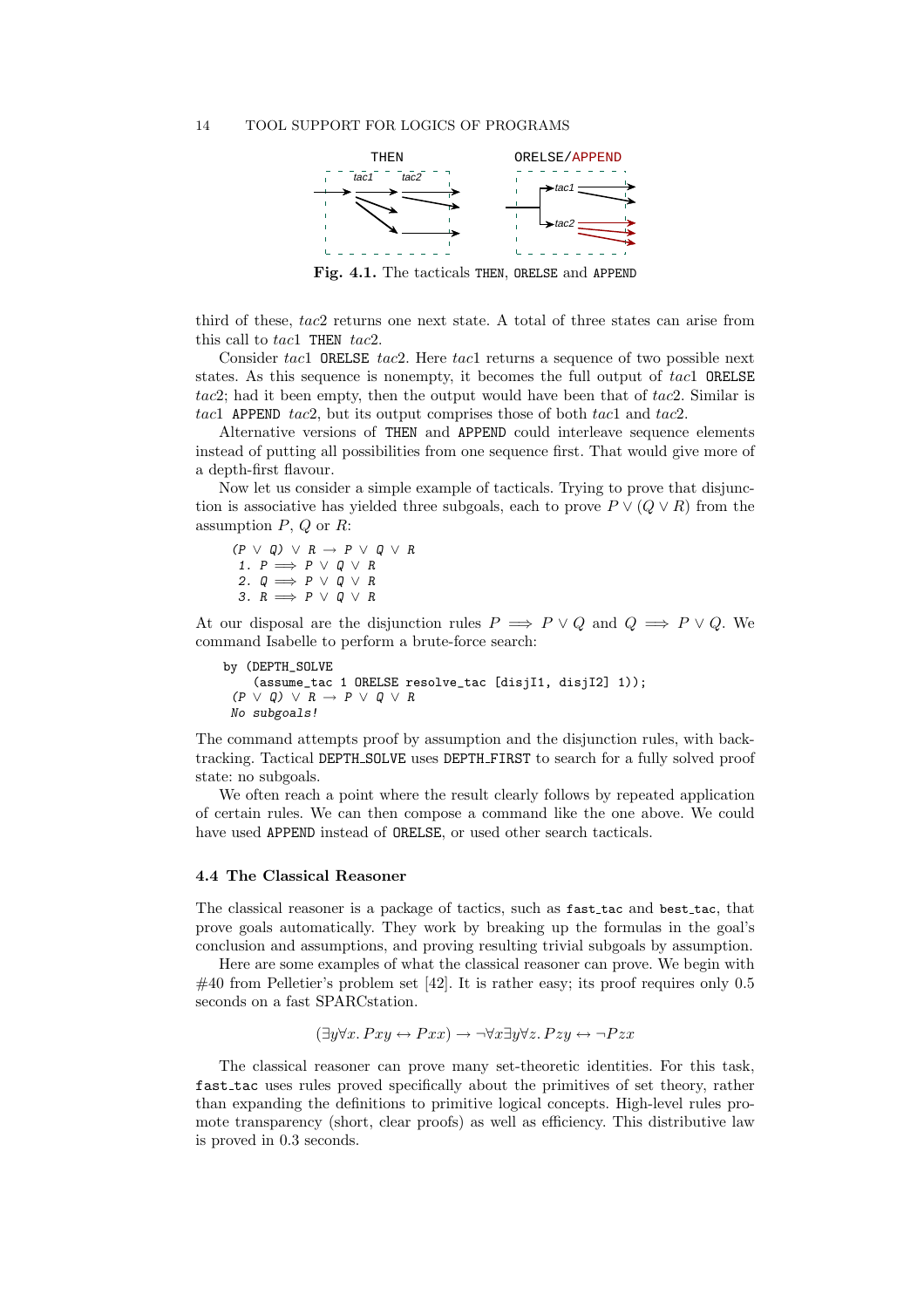$$
\left(\bigcup_{i\in I} A_i \cup B_i\right) = \left(\bigcup_{i\in I} A_i\right) \cup \left(\bigcup_{i\in I} B_i\right)
$$

The third example comes from a proof of the soundness and completeness of propositional logic, by Tobias Nipkow and myself [37]. The relation  $H \vdash p$  is defined inductively to express that proposition  $p$  is deducible from  $H$ . The deduction theorem is expressed as follows:

$$
\{p\} \cup H \vdash q \Longrightarrow H \vdash \text{implies } p \, q
$$

To prove it, the first step is induction on  $\{p\} \cup H \vdash q$ ; this yields five subgoals. The second step is application of the classical reasoner, equipped with basic rules of the embedded logic. All five subgoals are proved in under 0.2 seconds.

Analogous but much harder is a proof of the Church-Rosser theorem for combinators. A key lemma is the diamond property for parallel reduction [39]. Again it consists of induction followed by classical reasoning. But this time fast tac (equipped with rules about the behaviour of reductions) needs nearly 50 seconds to prove the four subgoals.

Now let us consider how the classical reasoner works. Analytic rules are those that break up a formula. We must distinguish between safe and unsafe rules. Safe rules do not require backtracking; they represent logical equivalences, and are analogous to rewrite rules such as  $x \in A \cup B \leftrightarrow x \in A \lor x \in B$ . Unsafe rules may require backtracking.

Safe rules lose no information; they may be attempted on any subgoal. For predicate calculus they include the following:

$$
\frac{P \ Q}{P \wedge Q} \qquad \qquad \frac{[P]}{P \to Q} \qquad \qquad \frac{P}{\forall x.P}
$$

The following rules are unsafe because their premises are stronger than their conclusion. (They are sound, but in backward proof they discard information.) The latter rule is also unsafe in the operational sense that repeated application of it could run forever.

$$
\frac{m < n}{m < n + 1} \qquad \qquad \frac{x < y \quad y < z}{x < z}
$$

The sequent calculus is better than natural deduction for reasoning about ∨ and ∃. The classical reasoner simulates the sequent calculus, representing the sequent  $P_1, \ldots, P_m \vdash Q_1, \ldots, Q_n$  by

$$
[\![P_1;\ldots;P_m;\neg Q_2;\ldots;\neg Q_n]\!]\Longrightarrow Q_1
$$

The classical reasoner is coded in terms of tactics and tacticals. It is less efficient than hard-wired tautology checkers, but is more flexible. We may apply it in the predicate calculus, set theory, and in specialized theories. It is especially good at reasoning about inductively defined relations. When it fails, it often fails quickly, and can be single-stepped to locate the trouble spot.

#### **4.5 A Generic Simplifier**

Virtually all proof tools provide a simplifier that performs rewriting. Most of them handle conditional write rules such as  $x \neq 0 \implies x/x = 1$ . Some of them even do permutative rewriting, to handle rules like  $x + y = y + x$  without looping; this can be used to sort the terms in expressions of the form  $e_1 + \cdots + e_n$ . But few of them provide generic support to adapt rewriting to new connectives.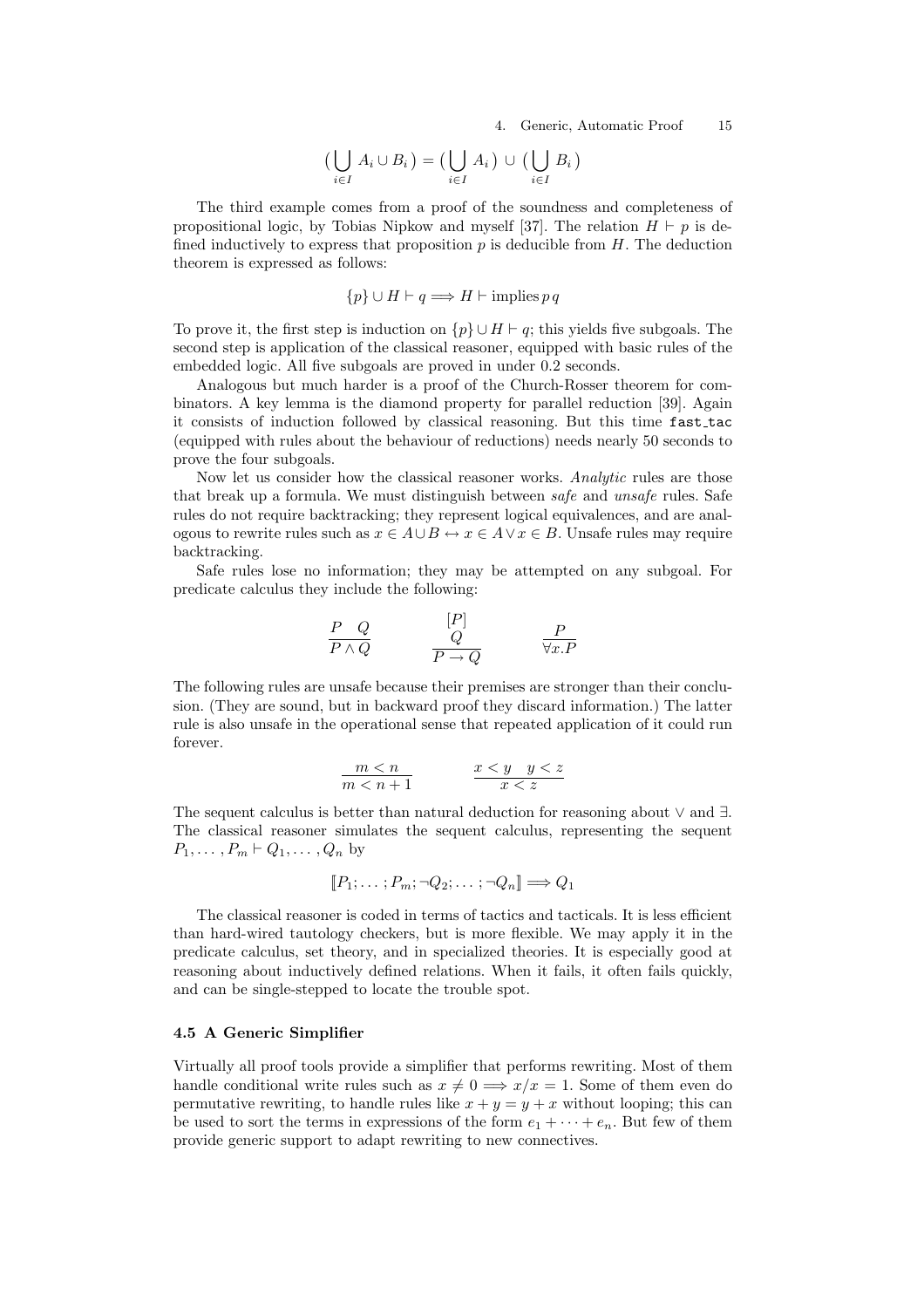Consider the question of using context. For the occurrence of  $Q$  in  $P \wedge Q$ , we may assume that *P* is true. Simplification can take advantage of this. To rewrite  $P \wedge Q$ , first rewrite *P*, yielding say *P*<sup>*i*</sup>, and then assume *P<sup><i>i*</sup> while rewriting *Q*. Here is a case where contextual information assists the simplifier:

$$
f(1) = 2 \wedge x \neq 0 \wedge f(x/x) = 2.
$$

The first conjunct yields a rewrite rule for *f*; the second allows conditional rewriting about division, so that the third conjunct can be simplified to true.

If information about context is built in, then users cannot extend it. Isabelle's simplifier is supplied such information as inference rules. To make it treat conjunction as described above, we give it the following rule:

$$
P \leftrightarrow P' \quad Q \leftrightarrow Q'
$$
  

$$
(P \land Q) \leftrightarrow (P' \land Q')
$$

We can prove an alternative rule that works from right to left, and dual rules for disjunction. If we define bounded quantification over sets, we can prove and install the analogous rule for it:

$$
[x \in A']
$$
  
\n
$$
A = A' \quad P(x) \leftrightarrow P'(x)
$$
  
\n
$$
(\forall_{x \in A} P(x)) \leftrightarrow (\forall_{x \in A'} P'(x))
$$

This says, rewrite  $\forall_{x \in A} P(x)$  by first rewriting *A* to *A'* and then assuming  $x \in A'$ when rewriting  $P(x)$ . Rules of this form are known as *congruence rules*.

The simplifier can perform automatic case splits and similar operations, also described by inference rules. The simplifier also lets users describe how to extract rewrite rules from general formulas. For example, a formula of the form  $\forall_{x \in A} P(x)$ might yield rewrite rules conditional upon  $x \in A$ .

These extensions are sound because they work by building proofs. A user error cannot make the simplifer replace everything by true, or make the classical reasoner prove assertions that do not follow from the axioms.

## **5. Mechanized Set Theories**

We need set theory whether or not we have types. Simple types (as found in the HOL system [12]) are too rigid: there is no type of *n*-element lists. Predicate subtyping (as in PVS) can help. But even in highly expressive type systems, one usually defines some sort of set theory. Set-theoretic primitives can express complex assertions, which is why they are found in specification languages such as Z and B.

Isabelle implements two set theories. Isabelle/ZF [34] is built upon first-order logic using the standard Zermelo-Fraenkel axioms [50]. Isabelle's higher-order logic (Isabelle/HOL) includes a polymorphically typed set theory, with sets represented by predicates. The two theories are similar but not identical; below we shall consider only ZF set theory.

Isabelle/ZF includes the standard operators such as  $a \in A$ ,  $A \subseteq B$  and  $A \cup B$ . Comprehensions are written  $\{x \in A, P(x)\}$  or  $\{b(x), x \in A\}$ . Finite sets are written  $\{a_1, \ldots, a_n\}$ , tuples  $\langle a_1, \ldots, a_n \rangle$  and functions  $\lambda x \in A$ .  $b(x)$ . There are disjoint sums  $A + B$ , Cartesian products  $A \times B$  and function spaces  $A \rightarrow B$ . There are bounded quantifiers  $\forall_{x \in A} P(x)$  and  $\exists_{x \in A} P(x)$ , indexed intersections  $\bigcap_{x \in A} B(x)$  and unions  $\bigcup_{x \in A} B(x)$ , etc.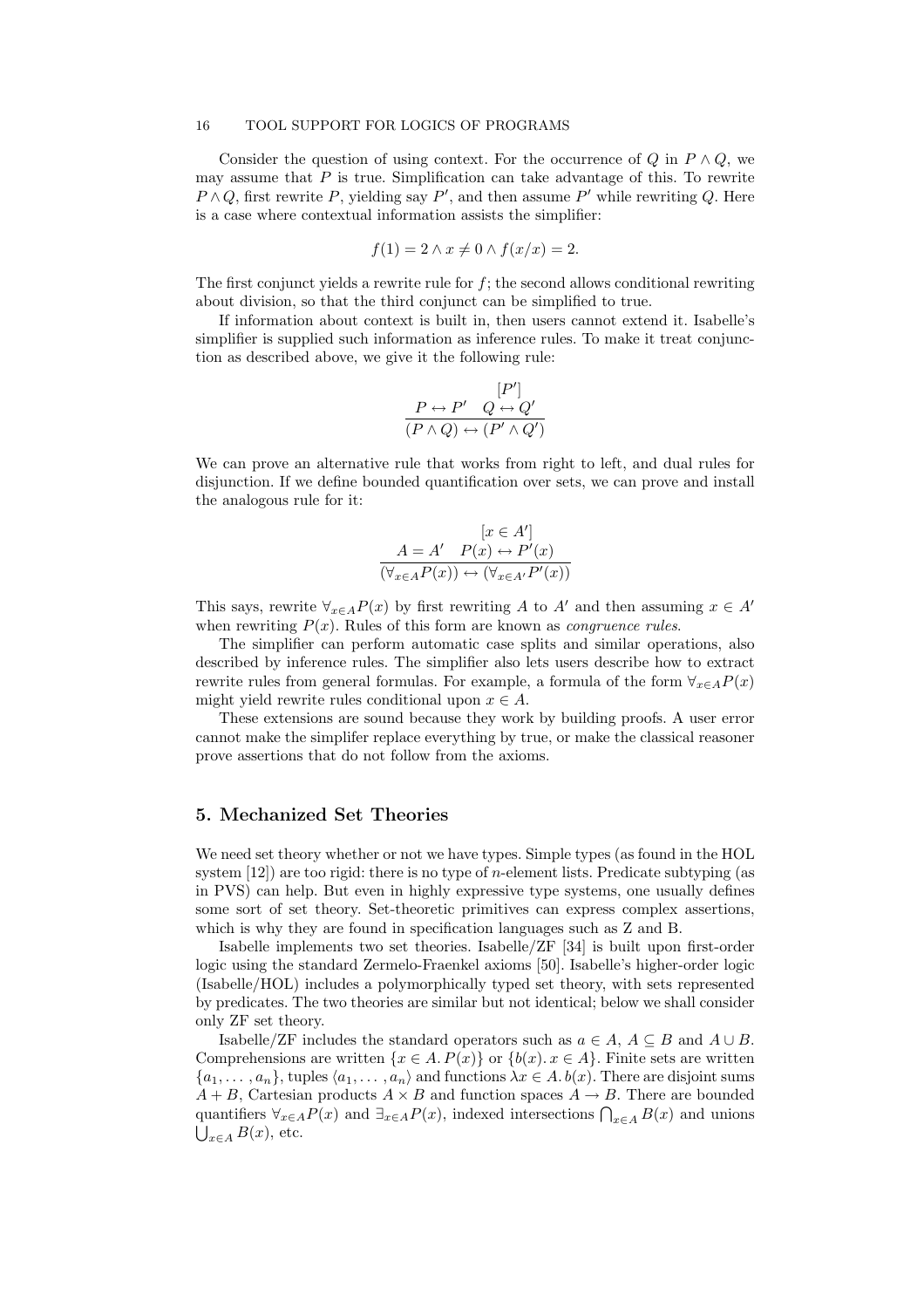The definite description  $\iota x. P(x)$  provides a means of naming an object that is characterized uniquely by  $P$ . It is like Hilbert's  $\epsilon$ -operator, found in the HOL system, but does not assume the axiom of choice.

Note: Isabelle provides a choice of syntaxes for its underlying *λ*-calculus. In Isabelle/HOL, the application of term *M* to arguments  $N_1, \ldots, N_k$  is written *M*  $N_1$   $N_k$ ; in Isabelle/ZF, it is written  $M(N_1, \ldots, N_k)$ . The former syntax has the advantage of (*λ*-calculus) tradition; it also facilitates partial application of curried functions, omitting arguments from the right. The latter syntax has the advantage of (set theory) tradition; it also forbids partial application, which does not make sense in first-order logic. The only ambiguity arises in terms of the form  $M(a, b)$ : in HOL there is one argument, an ordered pair; in ZF there are two arguments.

#### **5.1 High-Level Rules**

Proofs are conducted in terms of high-level rules, such as these for the subset relation:<sup>5</sup>

$$
\begin{array}{ll}\n[x \in A] \\
\vdots \\
x \in B \\
\hline\nA \subseteq B \subseteq \text{-intr} \\
\end{array}\n\quad\n\begin{array}{ll}\nA \subseteq B & c \in A \\
\hline\nC \in B \subseteq \text{-elim}\n\end{array}
$$

This is how the rules are expressed Isabelle:

$$
(!!x \ldots x \in A \Longrightarrow x \in B) \Longrightarrow A \subseteq B \tag{C-int}
$$

$$
[A \subseteq B; a \in A] \Longrightarrow a \in B \tag{C-elim}
$$

They are proved from the Zermelo-Fraenkel axioms when Isabelle/ZF is built. In use, there is no perceptible difference between primitive and derived rules.

The  $\{x \in A, P(x)\}\$  notation deserves special mention. The axiom of separation is traditionally written  $a \in \{x \in A, P(x)\} \leftrightarrow a \in A \wedge P(a)$ . Strictly speaking this is an axiom scheme, with a distinct instance for each first-order predicate *P*. Here is the Isabelle version; for once, let us stop hiding the question marks:

$$
?a \in \{x \in ?A : ?P(x)\} \leftrightarrow ?a \in ?A \land ?P(?a)
$$

This formula behaves as a scheme, with ?*P* automatically replaced by the matching *λ*-expression and the result *β*-reduced. Derived rules, incidentally, are just a form of theorem scheme. We can derive convenient rules such as the following:

$$
\frac{a \in A \quad P(a)}{a \in \{x \in A.P(x)\}} \qquad \frac{a \in \{x \in A.P(x)\}}{a \in A} \qquad \frac{a \in \{x \in A.P(x)\}}{P(a)}
$$

#### **5.2 A Proof about Unions**

For a demonstration, let us prove a simple theorem in small steps using a tactic called step\_tac. This tactic is normally called via fast\_tac. Calling it directly allows for single-step reasoning and is especially useful when the proof fails.

Calling step\_tac either applies safe inferences to the entire proof state, or applies one unsafe inference to the specified subgoal. Safe inferences are like rewriting by logical equivalences such as

<sup>5</sup> The first rule has a standard proviso on *x*: it must not occur free elsewhere in the inference.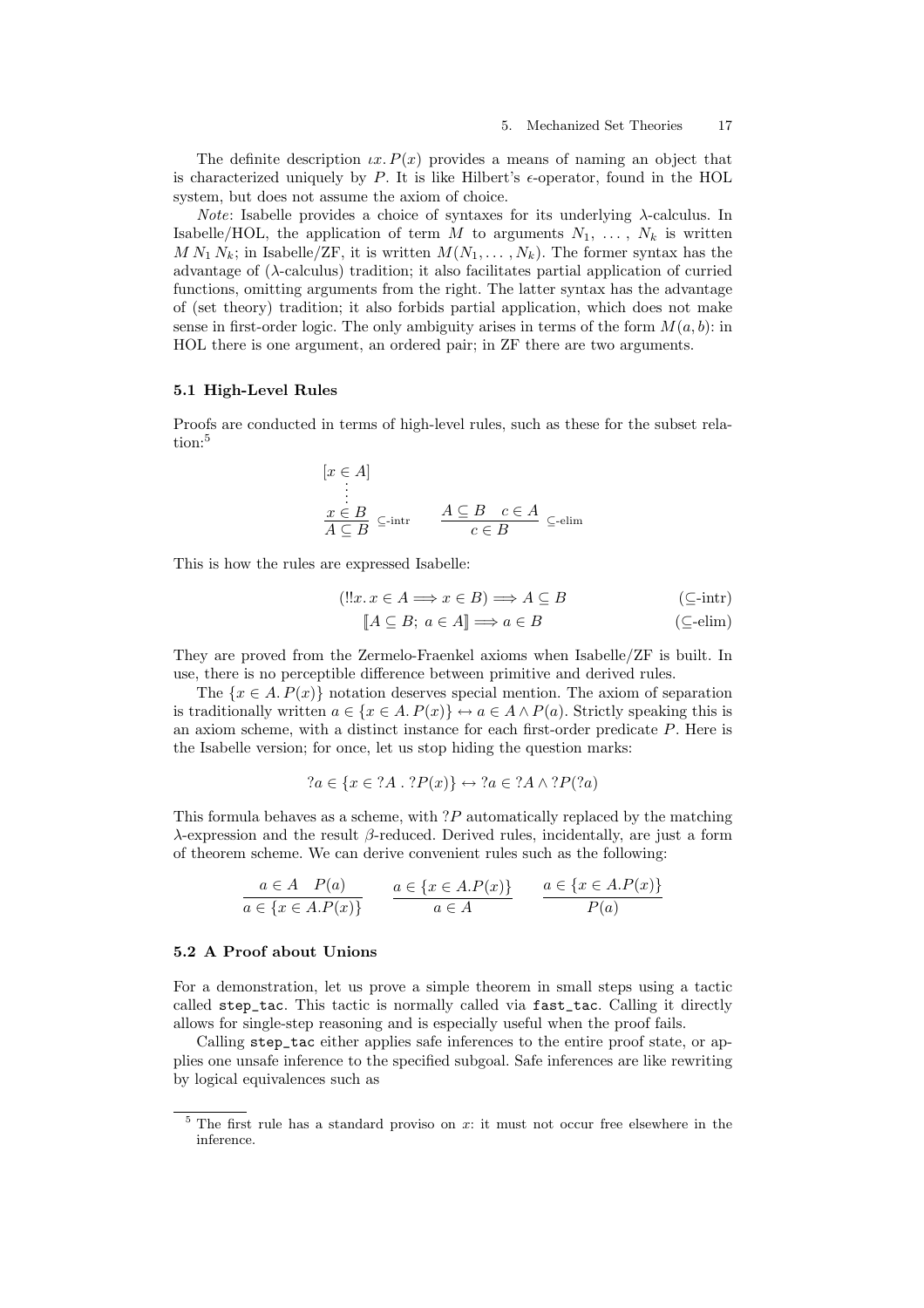$$
x \in A \cap B \iff x \in A \land x \in B
$$

$$
\langle x, y \rangle \in A \times B \iff x \in A \land y \in B
$$

$$
\{x \in A. P(x)\} \iff x \in A \land P(x)
$$

$$
x \in \bigcup (A) \iff \exists y. x \in y \land y \in A
$$

Natural deduction rules express each direction of an equivalence separately.

The last one above concerns  $\bigcup(A)$ , the union of a set of sets, which might also be written  $\bigcup_{X \in A} X$ . Our sample theorem is  $\bigcup (A \cap B) \subseteq \bigcup (A)$ .

Isabelle's response to the initial goal command is to print an initial proof state, represented internally by an instance of the trivial clause  $X \Longrightarrow X$ .

goal ZF.thy "Union(A Int B)  $\subset$  Union(A)"; Union(A  $Int B$ )  $\subseteq$  Union(A) 1. Union(A Int B)  $\subseteq$  Union(A)

Calling step\_tac performs the safe steps of assuming  $x \in \bigcup (A \cap B)$ , then  $x \in y$  and *y* ∈ *A* ∩ *B*, replacing the latter by *y* ∈ *A* and *y* ∈ *B*, where *x* and *y* are arbitrary. In this context we must show  $x \in \bigcup (A)$ .

by (step\_tac ZF\_cs 1);  $Union(A \text{ Int } B) \subseteq Union(A)$ 1. !!x y. [|  $x \in y$ ;  $y \in A$ ;  $y \in B$  |]  $\implies x \in Union(A)$ 

The next two step\_tac calls apply unsafe inferences to subgoal 1. The first of these is the rule  $\vert$  -intr:

$$
[B \in C; A \in B] \Longrightarrow A \in [C]
$$

To show  $x \in \mathcal{A}$  (*A*) we can exhibit some set *U* such at  $U \in A$  and  $x \in U$ .

by (step\_tac ZF\_cs 1); Union(A Int B)  $\subseteq$  Union(A) 1. !!x y. [|  $x \in y$ ;  $y \in A$ ;  $y \in B$  |]  $\implies$  ?B3(x,  $y$ )  $\in A$ 2. !!x y. [|  $x \in y$ ;  $y \in A$ ;  $y \in B$  |]  $\implies x \in ?B3(x, y)$ 

Isabelle displays the unknown set *U* as  $?B3(x,y)$ . It appears in two goals. In general, different proofs of a goal update its unknowns differently, and we may have to search for one that lets the other subgoals be proved.

The second unsafe step proves subgoal 1 by assumption; this amounts to guessing that ?B3( $x, y$ ) is *y*. The remaining subgoal (now numbered 1) has changed to  $x \in y$ , and is trivially provable as there is an identical assumption.

by (step\_tac ZF\_cs 1); Union( $A$  Int  $B$ )  $\subseteq$  Union( $A$ ) 1. !!x y. [|  $x \in y$ ;  $y \in A$ ;  $y \in B$  |]  $\implies x \in y$ 

Few examples are simple enough to present and hard enough to need more than one call to step\_tac. More interesting and slightly harder to prove is the monotonicity rule for  $\bigcup$ :

$$
A \subseteq B \Longrightarrow \bigcup (A) \subseteq \bigcup (B)
$$

Its fast\_tac proof takes about 0.2 seconds. Such rules, once proved, can themselves be used in later proofs as atomic inferences.

## **5.3 A Proof About Functions and Injections**

Isabelle/ZF defines functions and the sets of functions and injections, essentially as follows: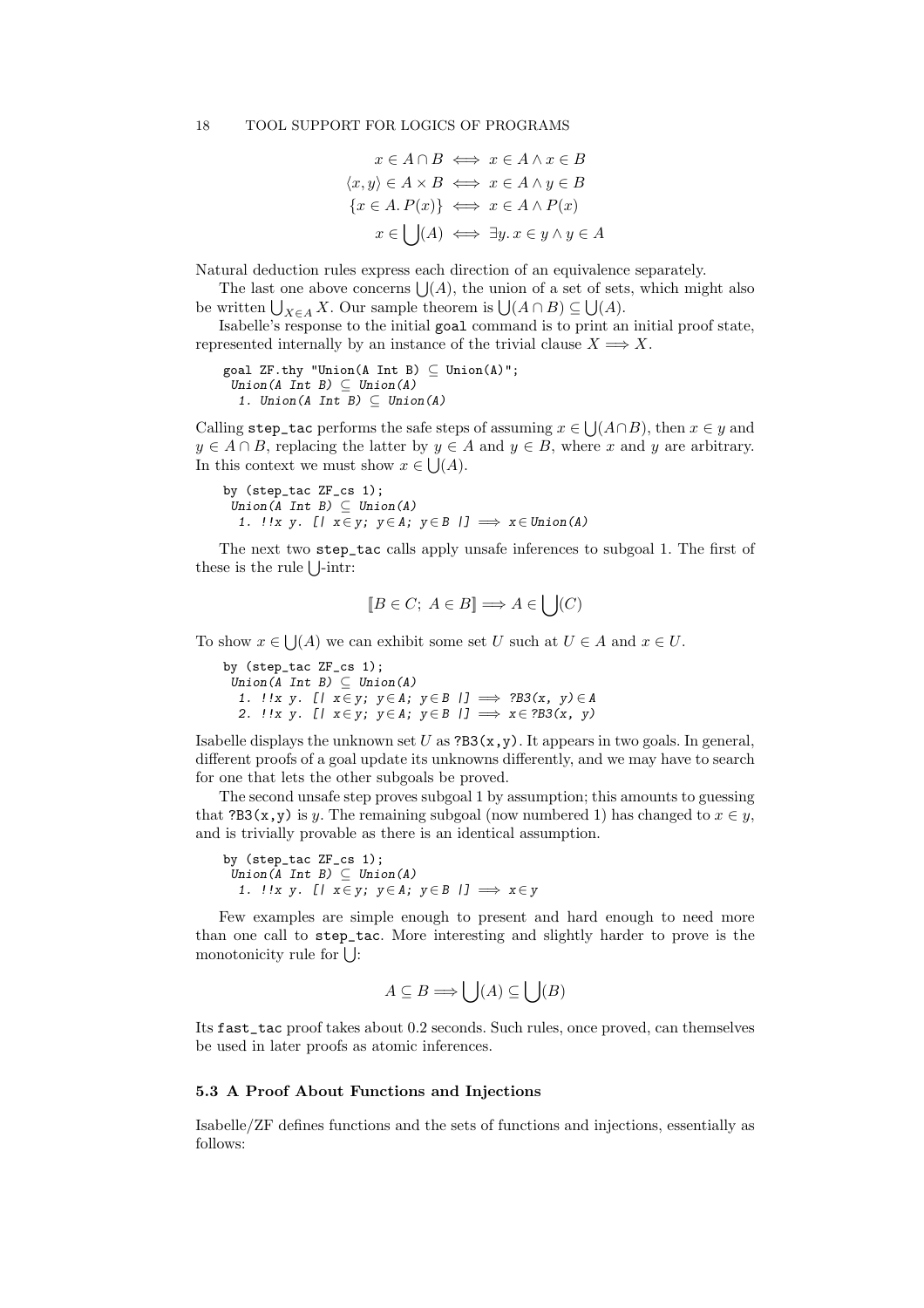$$
\begin{aligned}\n\text{func}(f) &\equiv \forall x \, y. \langle x, y \rangle \in f \longrightarrow (\forall z. \langle x, z \rangle \in f \longrightarrow y = z) \\
A \rightarrow B &\equiv \{ f \subseteq A \times B. \, A \subseteq \text{dom}(f) \land \text{func}(f) \} \\
\text{inj}(A, B) &\equiv \{ f \in A \rightarrow B. \, \forall w, x \in A. \, f^*w = f^*x \longrightarrow w = x \}\n\end{aligned}
$$

Here  $f^{\dagger}x$  denotes application of the function  $f$  to the argument  $x$ . This object-level application differs from meta-level application, which is written  $f(x)$ . There is a real distinction between the two levels. With object-level application, the function is a set of pairs; with meta-level application, it is an Isabelle term of function type. Many meta-level functions, such as  $\bigcup$ , inj and range, are defined over the entire universe of sets; they are not sets themselves.

Because treating functions as sets of pairs is too low-level, most reasoning is done in terms of *λ*-abstraction and function application. Users need only know the definition of inj(*A, B*), the set of injections from *A* to *B*.

Injections, surjections and bijections are fundamental to discrete mathematics and computer science. Most databases label each record with a unique primary key, giving an injection from records to primary keys. The inverse of that injection is a function whose domain is the set of primary keys actually used. This fact is an application of our next theorem,

$$
f \in \mathsf{inj}(A, B) \Longrightarrow f^{-1} \in \mathsf{range}(f) \to A.
$$

Here is the initial proof state after expanding the definition<sup>6</sup> of  $ini(A, B)$ .

goalw Perm.thy [inj\_def] "!!f.  $f \in \text{inj}(A, B) \implies f^{-1} \in \text{range}(f) \rightarrow A$ "; !!f.  $f \in inj(A, B) \implies f^{-1} \in range(f) \to A$ 1. !! $f f \in$  ${f f \in A \rightarrow B}$  .  $\forall w \in A$ .  $\forall x \in A$ . f '  $w = f$  '  $x \longrightarrow w = x$ }  $\implies f^{-1} \in \text{range}(f) \ \to \ A$ 

Unfolding the definitions of function space and  $func(f)$  yields a new proof state. Here, rewriting affects only the subgoal's conclusion, not its assumptions; an occurrence of the function space operator remains in the assumptions as  $A \rightarrow B$ .

```
by (asm_simp_tac (ZF_ss addsimps [Pi_iff, function_def]) 1 THEN
     eresolve_tac [CollectE] 1);
 !!f. f \in \text{inj}(A, B) \implies f^{-1} \in \text{range}(f) \to A1. !!f. [| f \in A \rightarrow B;\forall w \in A. \forall x \in A. f' w = f' x \longrightarrow w = x \cup\implies (\forall x y. \forally, x> \in f \longrightarrow(\forall z. \langle z, x \rangle \in f \longrightarrow y = z)) &
                     f^{-1} \subseteq range(f) \times A
```
The second part of the command applies the rule CollectE to break down an assumption of the form  ${f \in A \to B... }$ .

Default rules (stored in ZF\_ss) perform most of the reasoning. Furthermore we specify Pi\_iff and function\_def as rewrite rules, to expose the representation of functions. Such low-level rules are not included by default.

Rewriting has proved part of the unfolded subgoal, namely  $\mathsf{dom}(f^{-1})$  ⊆ range $(f)$ . We still have to show that  $f^{-1}$  is a function and is included in range( $f$ ) × *A*. The following command rewrites with apply\_iff, which replaces  $\langle a, b \rangle \in f$  by  $f^*a = b$ provided *f* is a function.

 $6$  via the goal w command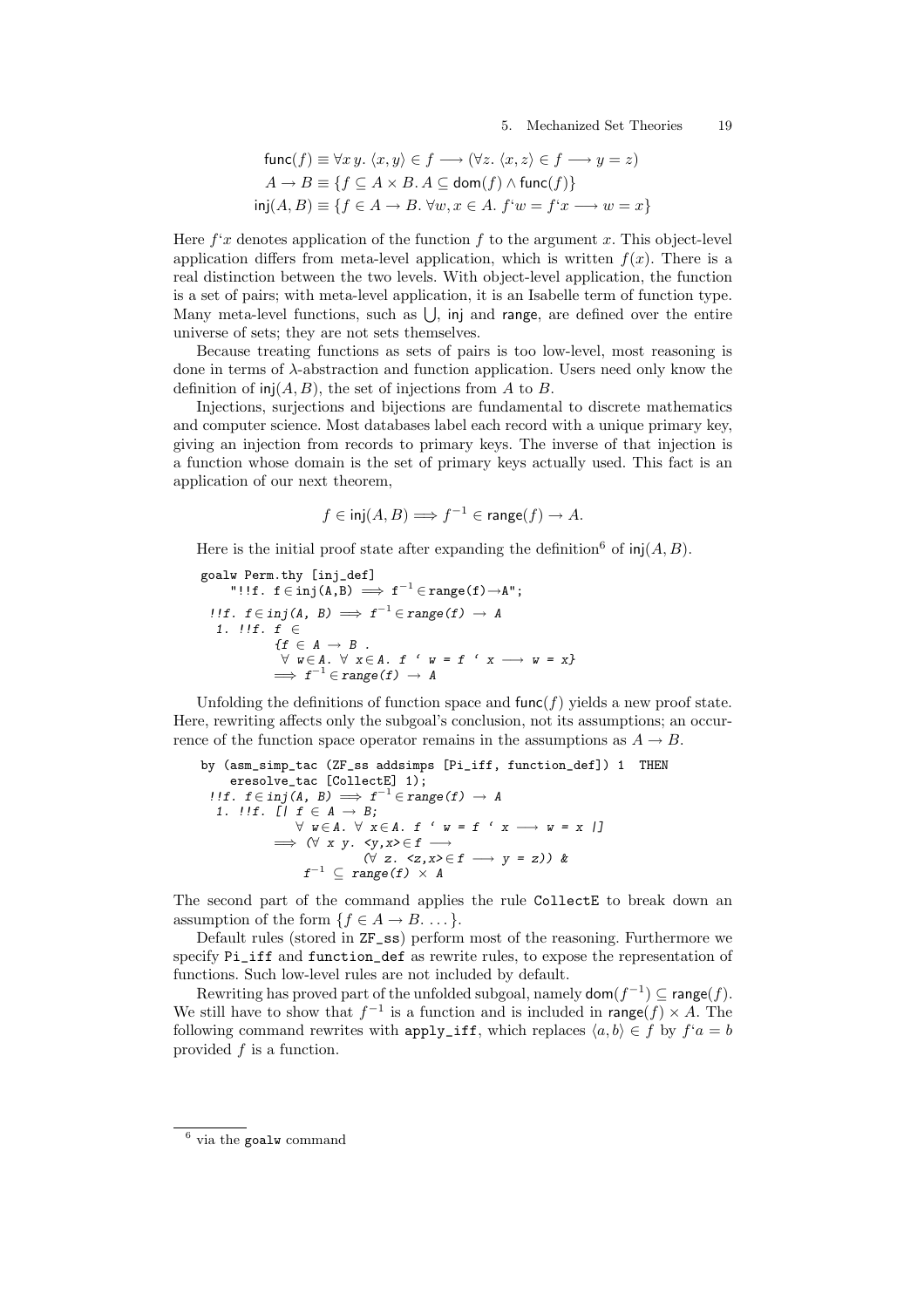```
by (asm_simp_tac (ZF_ss addsimps [apply_iff]) 1);
 !!f. f \in inj(A, B) \implies f^{-1} \in range(f) \to A1. !!f. [| f \in A \rightarrow B;
                 \forall w \in A. \forall x \in A. f ' w = f ' x \longrightarrow w = x |]
              \implies \forall x y.
                          y \in A & f 'y = x →
                          (\forall z. z \in A & f ' z = x \longrightarrow y = z)) &
                     f^{-1} \subseteq \text{range}(f) \times A
```
The equivalence between the quantified assumption and the first conjunct can now be discerned. We still have to prove it, as well as the second conjunct,  $f^{-1} \subseteq$ range( $f$ )  $\times$  *A*. Isabelle finds this task to be trivial.

by (fast-tac (ZF\_cs addDs [fun\_is\_rel]) 1);  
!!f. 
$$
f \in inj(A, B) \implies f^{-1} \in range(f) \to A
$$
  
No subgoals!

The rule fun\_is\_rel stands for  $f \in A \to B \Longrightarrow f \subseteq A \times B$ . Again, it concerns how functions are represented as sets of pairs. With the present subgoal, fast\_tac needs only 1.3 seconds, of which one second is devoted to the first conjunct. This example illustrates how Isabelle's simplifier and classical reasoner can prove nontrivial theorems with a few commands.

**Exercise 5.1.** Using high-level rules such as those demonstrated above, prove the monotonicity of  $\bigcup$ , namely  $A \subseteq B \Longrightarrow \bigcup (A) \subseteq \bigcup (B)$ .

**Exercise 5.2.** Use the rule  $[f \in inj(A, B); b \in range(f)] \implies f'(f^{-1}b) = b$  to strengthen our result to  $f \in \text{inj}(A, B) \Longrightarrow f^{-1} \in \text{inj}(\text{range}(f), A)$ . The conclusion could even be that  $f^{-1}$  is a bijection between range( $f$ ) and  $A$ .

## **6. Induction and Recursion**

Most proof tools allow the definition of recursive types and functions. More unusually, Isabelle also supports inductive and co-inductive relations. Such relations are commonly found in theoretical computer science.

## **6.1 Recursive Types and Functions**

A datatype is a disjoint sum and may be recursive. The syntax is based upon Standard ML's [38]. Datatypes can model lists, trees and finite enumerations.<sup>7</sup>

For example, here is a specification of binary trees. A binary tree may be a leaf (Lf) or a branch node (Br) carrying a label and two subtrees. Instead of specifying a fixed type of labels, we use polymorphism and specify the type variable 'a.

datatype 'a  $bt = Lf$  | Br 'a ('a  $bt$ ) ('a  $bt$ )

Datatype declarations may be placed in theory files along with declarations of other types, constants, etc. Isabelle makes appropriate definitions and derives the properties required of the datatype.

Isabelle (with ZF or HOL) supports function definition by well-founded recursion. Any relation that can be proved to be well-founded may be used to show termination of recursive calls. We may even interleave the proofs of termination and those of other correctness properties; this is essential for reasoning about certain nested recursive functions, such as the unification algorithm. Slind has recently

<sup>7</sup> Here we switch back from ZF to HOL. ZF has similar facilities (more general in fact) but HOL's type checking makes the declarations more concise.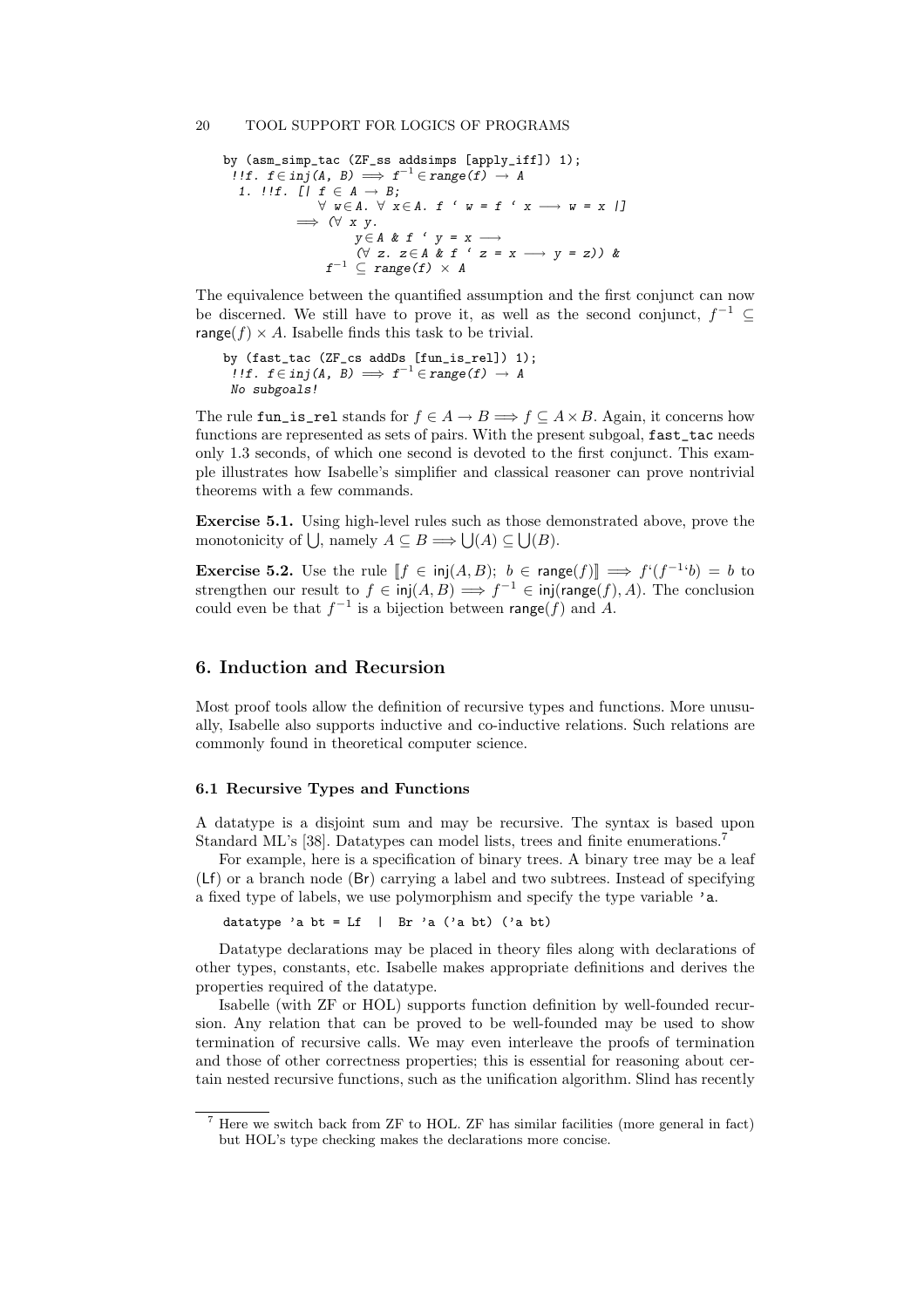written a tool to automate much of this process; its accepts function definitions expressed using pattern-matching [49].

Primitive recursion is a simpler form of function definition. It allows recursive calls only to immediate subparts of the argument. Here are two functions to count the branch nodes and leaves, respectively, of a binary tree.

```
consts nodes, leaves :: 'a bt => nat
primrec nodes bt
 nodes \tIf = 0nodes(Br a t1 t2) = Succ(node s t1 + nodes t2)primrec leaves bt
 leaves I.f = 1leaves(Br a t1 t2) = leaves t1 + \text{leaves } t2
```
Reasoning about recursive functions is often easy. A classic theorem states that each binary tree has one more leaf node than branch node. Let us set up the induction in Isabelle.

```
goal BT.thy "leaves(t) = Suc(nodes(t))";
by (bt.induct_tac "t" 1);
 leaves t = Succ (nodes t)
  1. leaves Lf = Succ (nodes Lf)
  2. !!a t1 t2.
        [| leaves t1 = Suc (nodes t1);
          leaves t2 = Suc (nodes t2) |]
        \implies leaves (Br a t1 t2) = Suc (nodes (Br a t1 t2))
```
The simplifier trivially proves the base case and inductive step shown above.

## **6.2 Inductive Definitions**

An inductive definition specifies the least set closed under a given collection of rules [1]. The set of theorems in a logic is inductively defined. A structural operational semantics [13] inductively defines an evaluation relation on programs. Dually, a coinductive definition specifies the greatest set closed under given rules. Equivalence of concurrent processes is often defined coinductively, in terms of bisimulation relations [25].

Figure 6.1 gives an inductive definition of the "permutation of" relation for lists. Here  $x \# l$  stands for the list with head  $x$  and tail *l*. The upper two rules say that  $\lceil \rceil$ is a permutation of itself and that exchanging the first two elements of a list creates a permutation. The lower left rule says that adding identical elements to both lists preserves the "permutation of" relation. The final rule says that the relation is transitive.

> $\Box$   $\longleftrightarrow$   $\Box$   $y \# x \# l \leftrightarrow x \# y \# l$  $xs \leftrightarrow ys$ *z*#*xs* ! *z*#*ys*  $xs \leftrightarrow ys$   $ys \leftrightarrow zs$  $xs \leftrightarrow xs$

**Fig. 6.1.** Inductive Definition: Permutations of Lists

A desired collection of rules may be given to Isabelle (ZF and HOL) to specify a (co)inductive definition. Isabelle reduces it to a least fixedpoint (greatest fixedpoint for a coinductive definition). A broad class of definitions is acceptable [35].

Rule induction [52] is a powerful inference rule for proving consequences of *xs* ! ys. Recall that  $\sim$  is the least set closed under the rules given in Figure 6.1. If some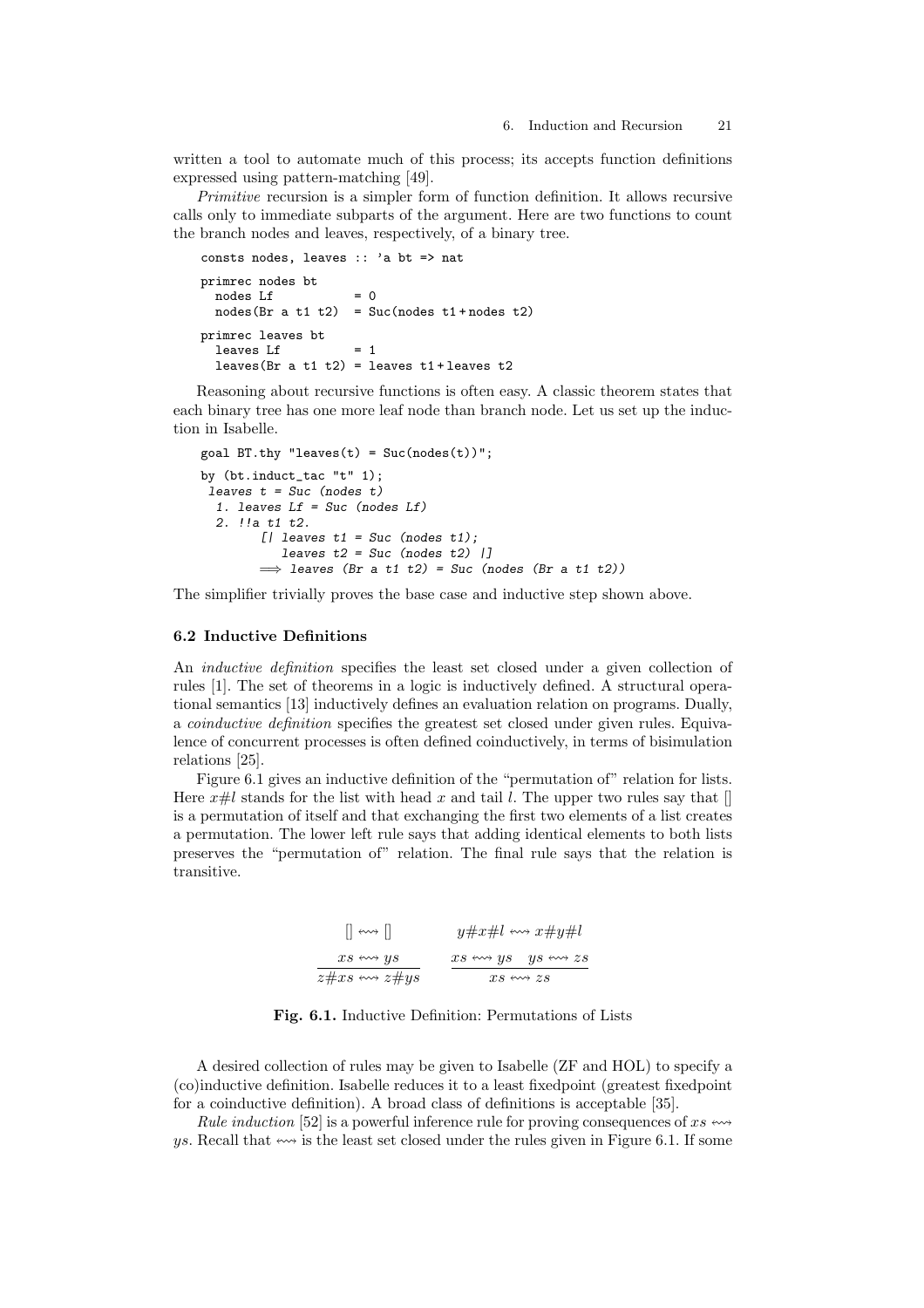predicate P is also closed under those rules then  $xs \rightsquigarrow ys$  implies P xs ys for all x and *y*. The corresponding subgoals are as follows:

$$
P[] []
$$
  
\n
$$
P (y \# x \# l) (x \# y \# l)
$$
  
\nif *P xs ys* then  $P (z \# xs) (z \# ys)$   
\nif *P xs ys* and *P ys zs* then *P xs zs*

Let us use rule induction to prove that  $xs \leftrightarrow ys$  implies length  $xs =$  length ys. The four subgoals are easily proved:

 $\text{length}$  $= 0 = \text{length}$  $length(y \# x \# l) = 2 + length l = length(x \# y \# l)$ If length  $xs$  = length  $ys$  then

 $\text{length}(z \# xs) = 1 + \text{length} x s = 1 + \text{length} y s = \text{length}(z \# y s)$ 

If length  $xs =$  length  $ys$  and length  $ys =$  length  $zs$  then

length  $xs =$  length  $zs$  (by transitivity of equality)

Symmetry of  $\sim$  is another example. We can show that  $xs \sim ys$  implies  $ys \sim$ xs by simple rule induction: just put  $ys \leftrightarrow xs$  for *P xs ys*. Equivalently, observe that all the rules are preserved if we exchange the operands of  $\sim$ . The Isabelle versions of the declaration of  $\leftrightarrow$  and the proof of symmetry appear below.

## **6.3 Declaring Inductive Sets to Isabelle**

This example illustrates the syntax for inductive definitions. Details have been simplified. The theory file declares the constant perm to stand for the relation. Three omitted lines inform Isabelle to use  $x \leq x > y$  as notation for  $(x, y)$ : perm.

```
consts perm :: ('a list \times 'a list) set
inductive perm
 Nil [] \leftrightarrow []swap y \# x \# 1 \leftrightarrow x \# y \# 1<br>Cons xs \leftrightarrow ys \equivxs \leftrightarrow ys \implies z#xs \leftrightarrow z#ystrans [| xs \cdots ys; ys \cdots zs |] \Rightarrow xs\cdots zs
```
If the recursion involves other operators then they must be monotonic; we must supply the corresponding monotonicity theorems.

(Co)inductive definitions are conservative. Isabelle derives basic properties of the newly defined set. These include the rules specified in the definition: the set's introduction rules. They include a rule for case analysis over the definition: the elimination rule. Finally, they include an induction or coinduction rule. These rules are proved, not merely asserted; for most definitions, this takes only seconds.

Let us prove that  $\leftrightarrow$  is symmetric. After stating the goal we apply rule induction, which is called perm.induct.

```
goal Perm.thy "!!xs. xs \leftrightarrow ys \Rightarrow ys \leftrightarrow xs";
by (etac perm.induct 1);
   1. !!xs. [] \leftrightarrow []
   2. !!xs 1 \times y. x \# y \# 1 \leftrightarrow y \# x \# 13. !!xs ws ys z.
             [ \ ] ws \leftrightsquigarrow ys; ys \leftrightsquigarrow ws ] \implies z # ys \leftrightsquigarrow z # ws
   4. !!xs ws ys zs.
              [| ws \cdots ys; ys \cdots zs;
                   \forall S \leftrightarrow \forall S; ZS \leftrightarrow \forall S | \} \implies ZS \leftrightarrow \forall S
```
We can prove all four subgoals trivially using a single command: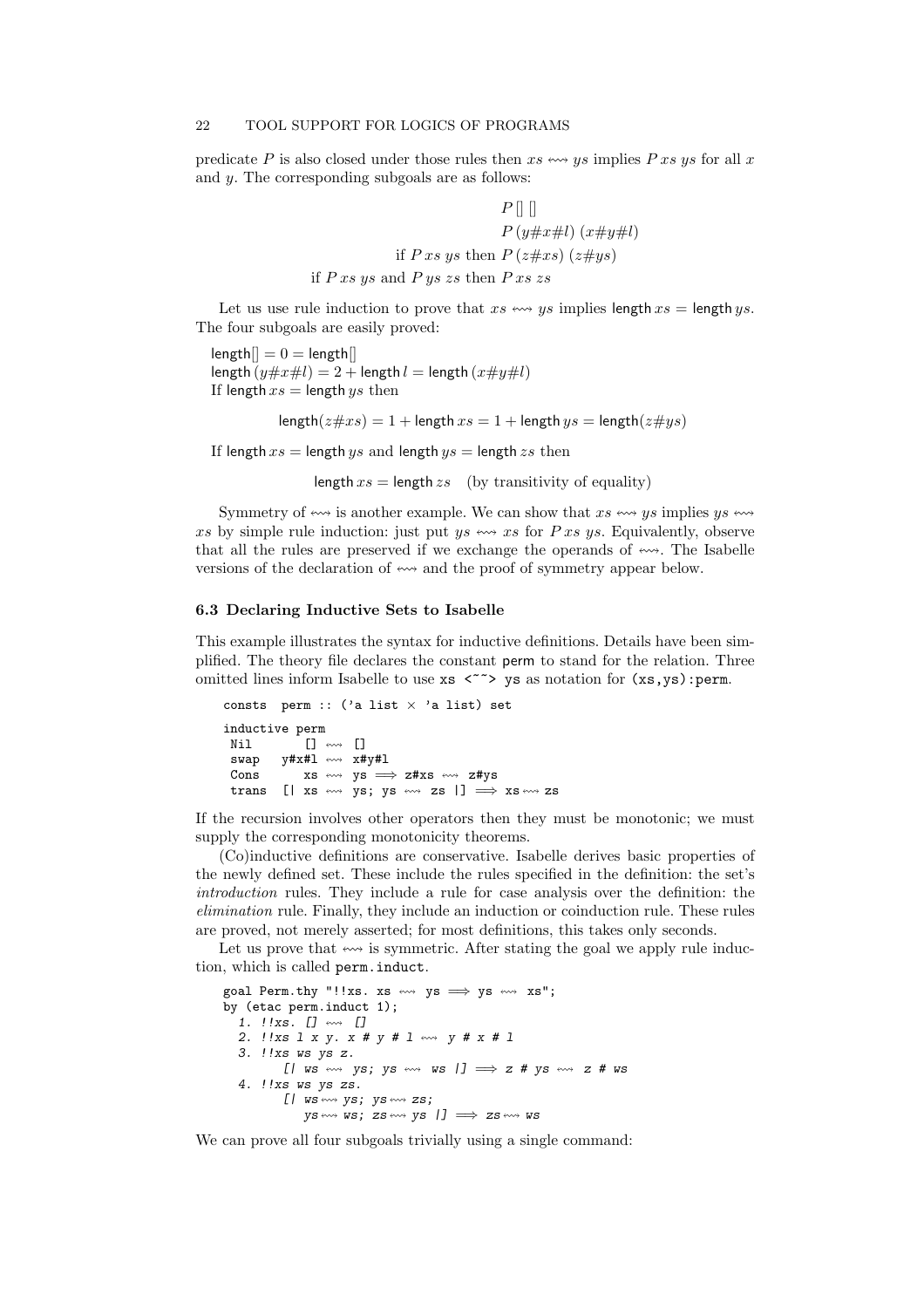#### by (REPEAT (assume\_tac 1 ORELSE resolve\_tac perm.intrs 1));

This repeatedly attempts proof by assumption or one of the introduction rules (denoted by perm.intrs). We need only mention subgoal 1, as other subgoals are moved up when the first subgoal is proved.

## **6.4 Applications of (Co)Inductive Definitions**

Several large studies use inductive definitions. Lötzbeyer et al. [18, 31] have related the operational and denotational semantics of Winskel's toy programming language imp [52]. Using different techniques, Nipkow [30] and Rasmussen [45] have both proved the Church-Rosser theorem. A datatype specifies the set of *λ*-terms, while inductive definitions specify several reduction relations.

To demonstrate coinductive definitions, Frost [11] has proved the consistency of the dynamic and static semantics for a small functional language. The example, by Milner and Tofte [26], concerns a coinductively defined typing relation. Isabelle/ZF supports *codatatypes*, which are like datatypes but admit infinitely deep nesting. (Constructing non-well-founded trees in the presence of the foundation axiom requires variant pairs and function [40].) Frost defines a codatatype of values and value environments in mutual recursion. Non-well-founded values represent recursive functions; value environments are functions from variables into values.

The Ackermann's function proof [35] demonstrates the flexibility of inductive definitions in Isabelle. The set of primitive recursive functions is difficult to define formally — the composition operator combines a function with a list of functions. The "list of" operator is monotonic, however, and Isabelle allows monotonic operators to appear in inductive definitions.

Pusch [44] is proving the correctness of a compiling algorithm from Prolog to the Warren Abstract Machine (WAM). She uses datatypes to formalize Prolog's syntax and data structures involved in the interpretation, and inductive definitions to formalize the semantics of Prolog and the WAM. The proof involves around ten refinement steps from Prolog to the WAM; five of these steps have been verified using Isabelle. Each step introduces some low-level feature, such as pointers or optimizations of backtracking, and proves semantic equivalence.

**Exercise 6.1.** Using recursion and an if-then-else construct, define a function count*l z* to count how many times *z* occurs in the list *l*.

**Exercise 6.2.** Using rule induction, prove that  $xs \leftrightarrow ys$  implies count  $xs z =$ count *ysz*.

## **7. Reasoning about Cryptographic Protocols**

Cryptographic protocols are designed to let agents communicate securely over an insecure network. An obvious security goal is secrecy: a spy cannot read the contents of messages intended for others. Also important is authentication: agents can identify themselves to others, but nobody can masquerade as somebody else. Specialist applications may require other security goals, such as anonymity.

Cryptographic protocols typically employ a *server*: a trusted agent whose job is to manage everyone's encryption keys, generate fresh keys and distribute them to the appropriate agents for use in new conversations.

Without breaking the encryption method, a spy can exploit flaws in a protocol. A typical attack involves intercepting a message sent by *A* and replaying it at some later time, hoping to be accepted as *A*. Protocols try to prevent replay attacks by using nonces, which may be random numbers or counters. By including a fresh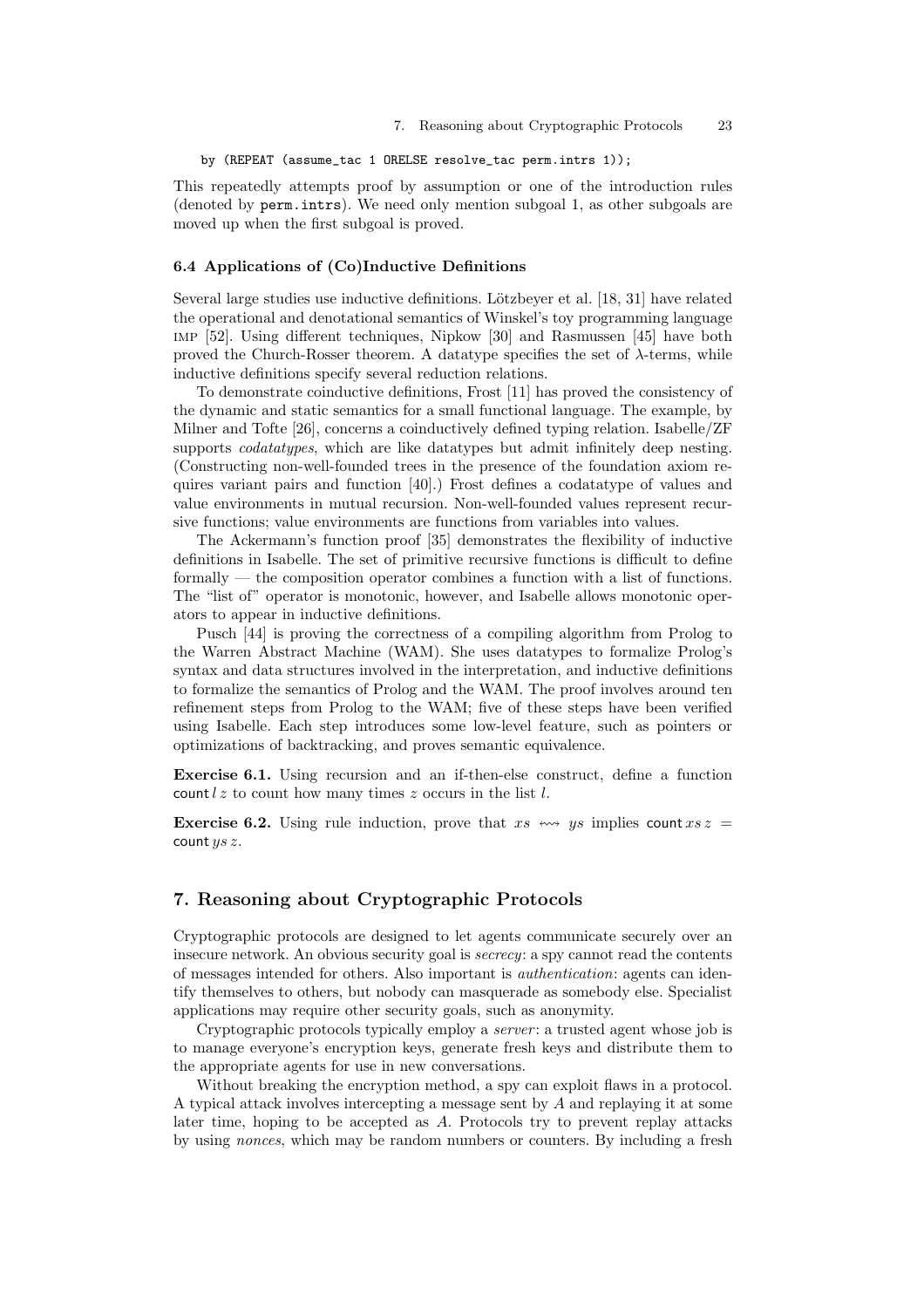

**Fig. 7.1.** A Private Conversation?

nonce in a message, and checking for its presence in the acknowledgement, an agent can reject old messages replayed by the spy.

Many cryptographic protocols have been shown to be vulnerable, often in subtle ways [3]. Rigorous correctness proofs seem essential. One popular proof method is based upon logics of belief [7]. Security protocols can also be analyzed using Isabelle.

In preliminary experiments, I have proved properties of several well-known protocols, and discovered a new attack on one of them. Inductive definitions are used to specify the elements of messages and possible traces of protocol runs. Isabelle's simplifier and classical reasoner are used heavily.

## **7.1 Agents and Messages**

The protocol proofs rest upon a common theory of agents, messages and their analysis. Protocols are treated at a high level, rather than as strings of bits. Encryption is regarded as a primitive; we cannot detect attacks that rely on numerical idiosyncrasies of encryption methods [27]. Such attacks can be prevented by including redundancy in the body of each encrypted message.

Agents include the server, the friendly agents and the spy. We can model attacks where the spy is an insider.

```
datatype agent = Server | Friend nat | Spy
```
Messages are agent names, nonces, keys, pairs and encryptions. Keys and nonces are just natural numbers. Long messages, consisting of pairs nested to the right, have the special syntax  $\{X_1, \ldots, X_n\}.$ 

```
datatype msg = Agent agent
             | Nonce nat
             | Key key
             | MPair msg msg
             | Crypt msg key
```
We use an operator invKey to model public-key encryption. Each public key *K* has an inverse, written  $K^{-1}$ , which should be kept private. In shared-key cryptography, a key is its own inverse.

rules invKey "invKey (invKey K) = K"

Three inductively defined set operators model the processing of messages. If *H* is a set of messages then

- **–** parts *H* is the set of all components of *H* (going down recursively). The key is not regarded as part of an encrypted message.
- **–** analz *H* is similar, but needs the key *K*−<sup>1</sup> to analyze the body of a message encrypted with *K*.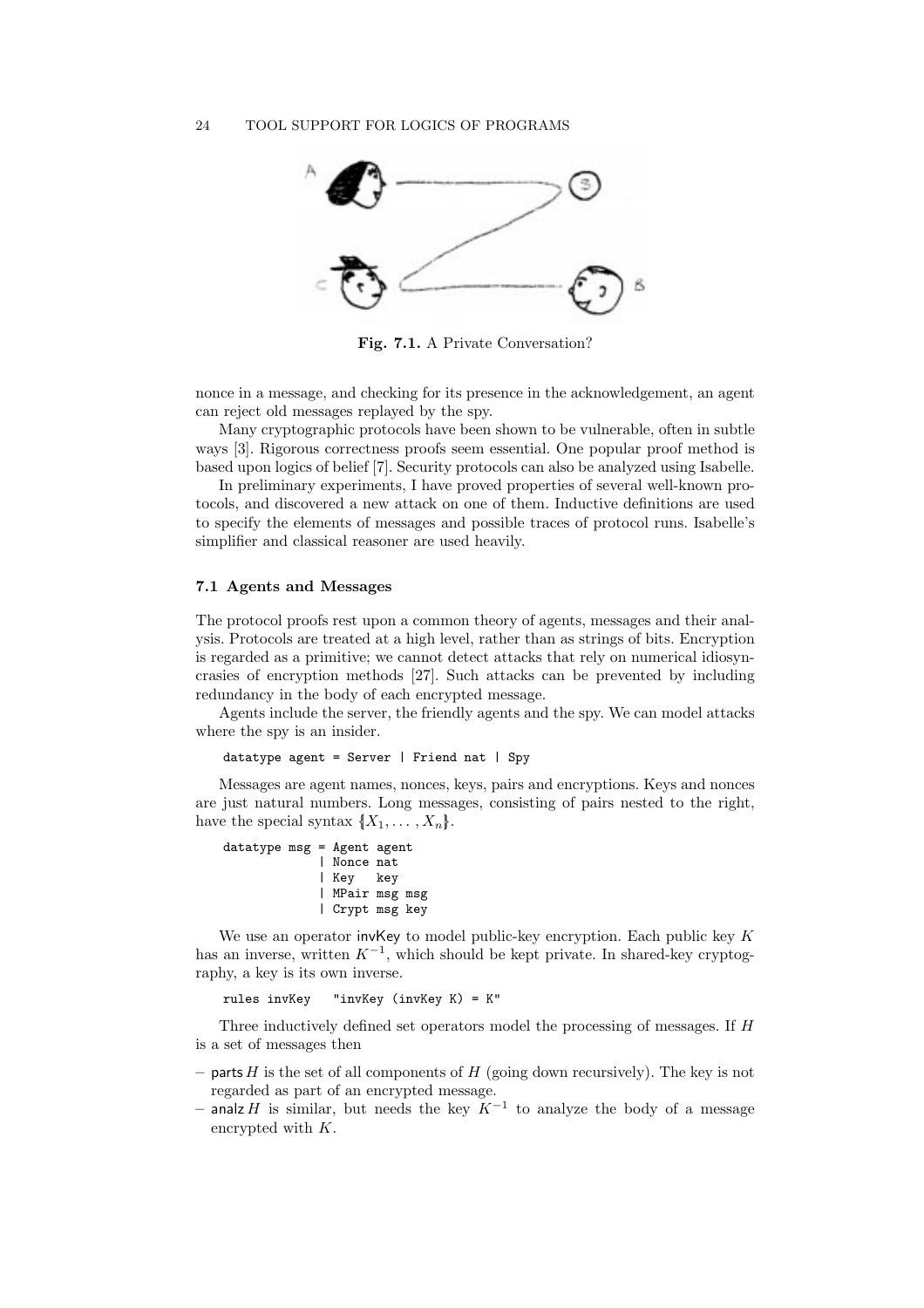**–** synth *H* is the set of all messages that can be built using elements of *H* as components.

Here is the definition of analz  $H$ . The set includes the whole of  $H$  as well as elements that can be obtained by taking pairs apart. It also contains the bodies of encrypted messages whose keys are available. The set parts  $H$  is defined similarly, except that it includes the bodies of all encrypted messages.

```
consts analz :: msg set => msg set
inductive "analz H"
   intrs
      Inj "X \in H \implies X \in \text{anal } z \ H"<br>Fst. "{\{X,Y\}} \in \text{anal } z \ H \impliesFst ''\{[X,Y]\}\in analz H \implies X \in analz H''<br>Snd ''\{[X,Y]\}\in analz H \implies Y \in analz H''"{\{X,Y|\}}\inanalz H \implies Y \in analz H"
      Decrypt "[| Crypt X K ∈ analz H; Key(invKey K) ∈ analz H |]
                     \implies X \in analz H"
```
The definition of synth *H* attempts to model the spy's capabilities. He cannot use nonces or keys except those in  $H$ : they are unguessable. But he can mention the name of any agent.

```
consts synth :: msg set => msg set
inductive "synth H"
   intrs
       Inj "X \in H \implies X \in \text{synth } H"<br>Agent "Agent agt \in synth H"
       Agent "Agent agt \in synth H"<br>MPair "[| X\in synth H; Y\in sy
       MPair "[X \in \text{synth H}; Y \in \text{synth H}] \implies \{[X, Y]\} \in \text{synth H}"<br>Crypt "[X \in \text{synth H}; \text{Key}(X) \in H] \implies \text{Crypt X } X \in \text{synth}"[| X ∈ synth H; Key(K) ∈ H |] \implies Crypt X K ∈ synth H"
```
## **7.2 An Algebraic Theory of Messages**

More than eighty theorems are proved about parts, analz, synth and similar operators. They form a strong algebraic theory for reasoning about protocols. Thanks to Isabelle's automatic tools, the proof scripts are short: on average, each law is proved using under three commands. The proofs are mostly by rule induction, classical reasoning and rewriting.

Of the three set operators, parts is the easiest to reason about. It distributes over union, and can be evaluated symbolically. Atomic members of its argument (agents, keys and nonces) are simply extracted, becoming members of the result. Compound members are broken down and the new argument recursively evaluated. (Here ins *XH* denotes the set  $\{X\} \cup H$ .)

> $parts(parts H) = parts H$  $parts G ∪ parts H = parts(G ∪ H)$  $parts($ ins(Key  $K$ )  $H$ ) = ins(Key  $K$ )(parts  $H$ )  $parts(\text{ins}\{X,Y\}H) = \text{ins}\{X,Y\}$ (parts(ins  $X(\text{ins }YH))$ )  $parts(ins(Crypt XK)H) = ins(Crypt XK)(parts(ins XH))$

On the other hand, analz is the hardest of the operators to reason about. During evaluation, we cannot extract a key without first showing that there are no encrypted messages that it could decrypt. Similarly, we cannot extract an encrypted message without knowing whether there is a key available to decrypt it. Here are some laws concerning analz, the last of which states that agent names can be extracted during evaluation.

> analz(analz  $H$ ) = analz  $H$ analz *G* ∪ analz *H* ⊆ analz(*G* ∪ *H*)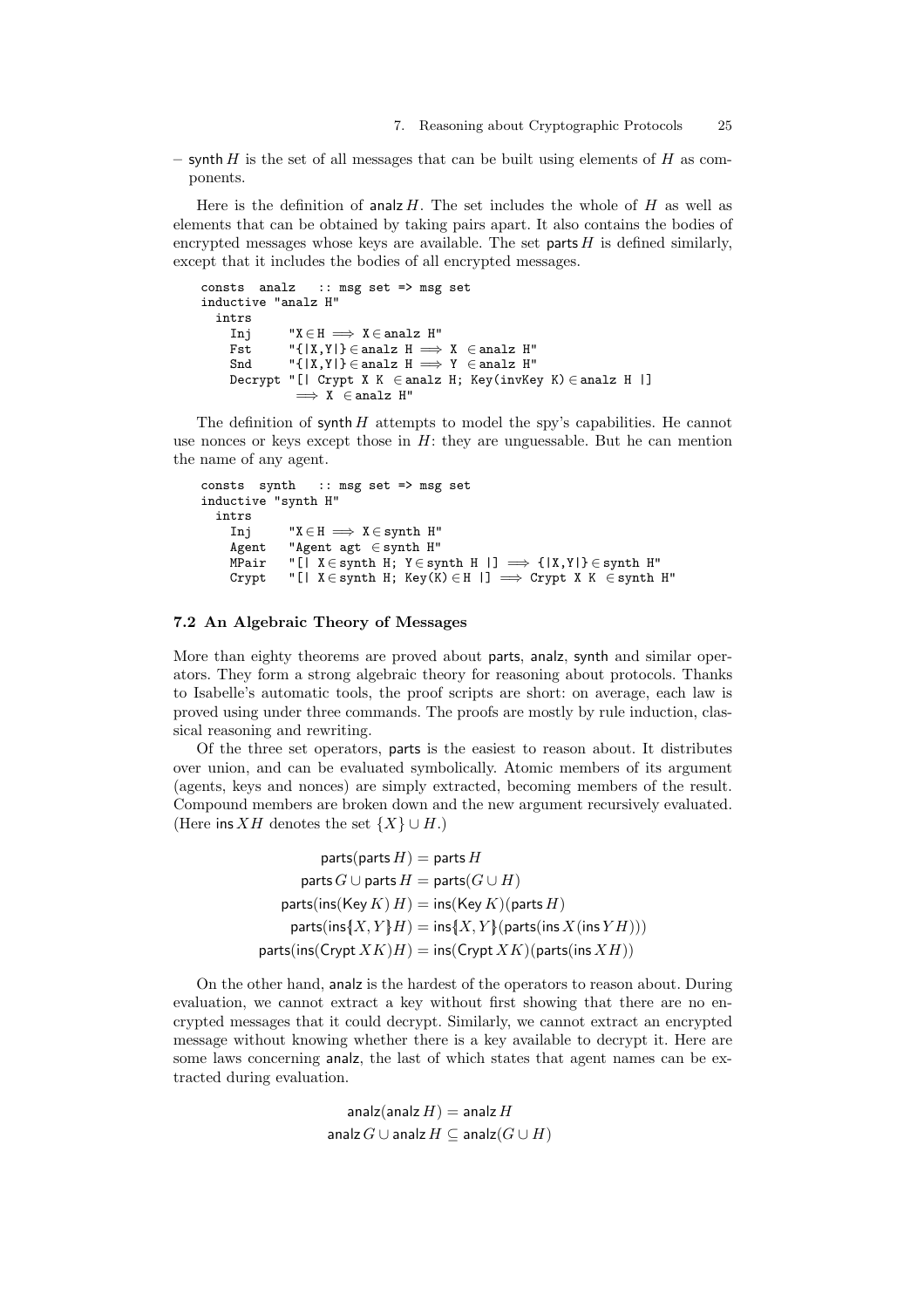analz(ins(Agent  $a)$   $H$ ) = ins(Agent  $a$ )(analz  $H$ )

Symbolic evaluation of synth  $H$  is impossible because the result is infinite. But other forms of reasoning are possible. Here are some properties of synth:

> $synth(synth H) = synth H$ synth  $G \cup$  synth  $H \subseteq$  synth $(G \cup H)$  $Kev K \in$  synth  $H \Longrightarrow$  Key  $K \in H$

We have several laws to simplify expressions in which the operators are nested. All the operators are idempotent. Similarly we have

> $parts(analzH) = partsH$ analz(parts  $H$ ) = parts  $H$ .

The following laws are more interesting. The combination of building up followed by breaking down can be separated:

> $parts(synth H) = parts H \cup synth H$ analz(synth  $H$ ) = analz  $H \cup$  synth  $H$

The proofs are largely automatic, but take a long time to run.

There is no law to break down the combinations synth(parts  $H$ ) and synth(analz  $H$ ). The latter is the set of messages that can be built from whatever can be decrypted from *H*. The spy might send any such message.

## **7.3 Specifying a Protocol**

A protocol inductively specifies a set of possible traces. Each trace is a list of events. An event is something of the form Says *ABX*, namely *A* says *X* to *B*. Other events could be envisaged, corresponding to internal actions of agents. We try to prove that all possible traces are safe. A typical safety guarantee states that receipt of a certain message implies that it was sent by some designated agent.

We assume that the spy already knows the keys of some agents, lost through carelessness. The protocol should still work for other agents: it must not simply collapse.

The function sees describes what an agent sees from a list of events. The spy sees all traffic; other agents see only what is intended for them. From the empty list, each agent sees his initial state, which contains only the key shared with the server. The spy holds all the "lost" keys.

Consider the Otway-Rees protocol, as simplified by Burrows et al. [7, page 247]. A protocol run starts with some agent *A* sending to *B* a message, requesting to start a secure conversation. Agent *B* forwards that message and further information to the server *S*. He replies by sending *B* a message containing a new key *Kab* and further information that *B* must forward to *A*.

> 1*.*  $A \to B : Na, A, B, \{Na, A, B\}_{Ka}$ 2.  $B \to S : Na, A, B, \{Na, A, B\}_{Ka}, Nb, \{Na, A, B\}_{Kb}$ 3.  $S \to B : Na, \{Na, Kab\}_{Ka}, \{Nb, Kab\}_{Kh}$ 4*.*  $B \rightarrow A : Na, \{Na, Kab\}_{K_a}$

Figure 7.2 presents the inductive definition of this protocol. The first rule, Nil, allows the empty trace as the starting point. Rule Fake describes spy behaviour: he may say anything he is able to. (He may also use the other rules, as if he were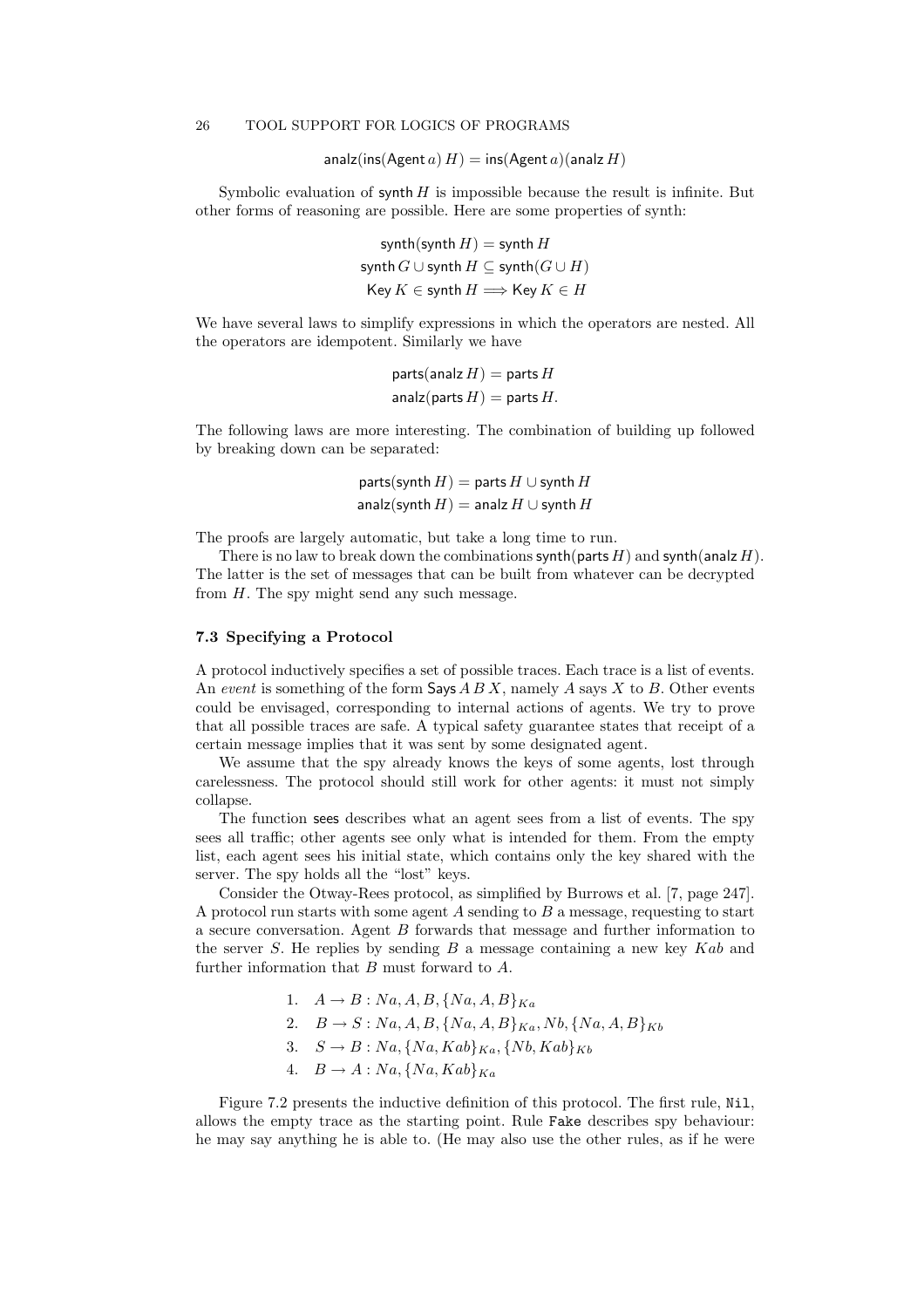```
Nil [] ∈ otway
Fake [| evs∈otway; B\neqSpy; X∈synth (analz (sees lost Spy evs)) |]
     =⇒ Says Spy B X # evs ∈ otway
OR1 [| evs∈otway; A \neq B; B \neq Server |]
     =⇒ Says A B {|Nonce (newN evs), Agent A, Agent B,
                    Crypt {|Nonce (newN evs), Agent A, Agent B|}
                          (shrK A) |}
          # evs ∈ otway
OR2 [| evs∈otway; B \neq Server;
        Says A' B {|Nonce NA, Agent A, Agent B, X|}∈set_of_list evs |]
     =⇒ Says B Server
             {|Nonce NA, Agent A, Agent B, X, Nonce (newN evs),
               Crypt {|Nonce NA, Agent A, Agent B|} (shrK B)|}
          # evs ∈ otway
OR3 [| evs∈otway; B \neq Server;
        Says B' Server
             {|Nonce NA, Agent A, Agent B,
               Crypt {|Nonce NA, Agent A, Agent B|} (shrK A),
               Nonce NB,
               Crypt {|Nonce NA, Agent A, Agent B|} (shrK B)|}
          ∈set_of_list evs |]
     =⇒ Says Server B
             {|Nonce NA,
               Crypt {|Nonce NA, Key (newK evs)|} (shrK A),
               Crypt {|Nonce NB, Key (newK evs)|} (shrK B)|}
          # evs ∈ otway
OR4 [| evs∈otway; A \neq B;
        Says S B {|Nonce NA, X, Crypt {|Nonce NB, Key K|} (shrK B)|}
          ∈set_of_list evs;
        Says B Server {|Nonce NA, Agent A, Agent B, X', Nonce NB, X''|}
          ∈set_of_list evs |]
     =⇒ Says B A {|Nonce NA, X|} # evs ∈ otway
Oops [| evs∈otway; B \neq Spy;
        Says Server B {|Nonce NA, X, Crypt {|Nonce NB, Key K|} (shrK B)|}
          ∈set_of_list evs |]
     =⇒ Says B Spy {|Nonce NA, Nonce NB, Key K|} # evs ∈ otway
```
**Fig. 7.2.** Specifying a Protocol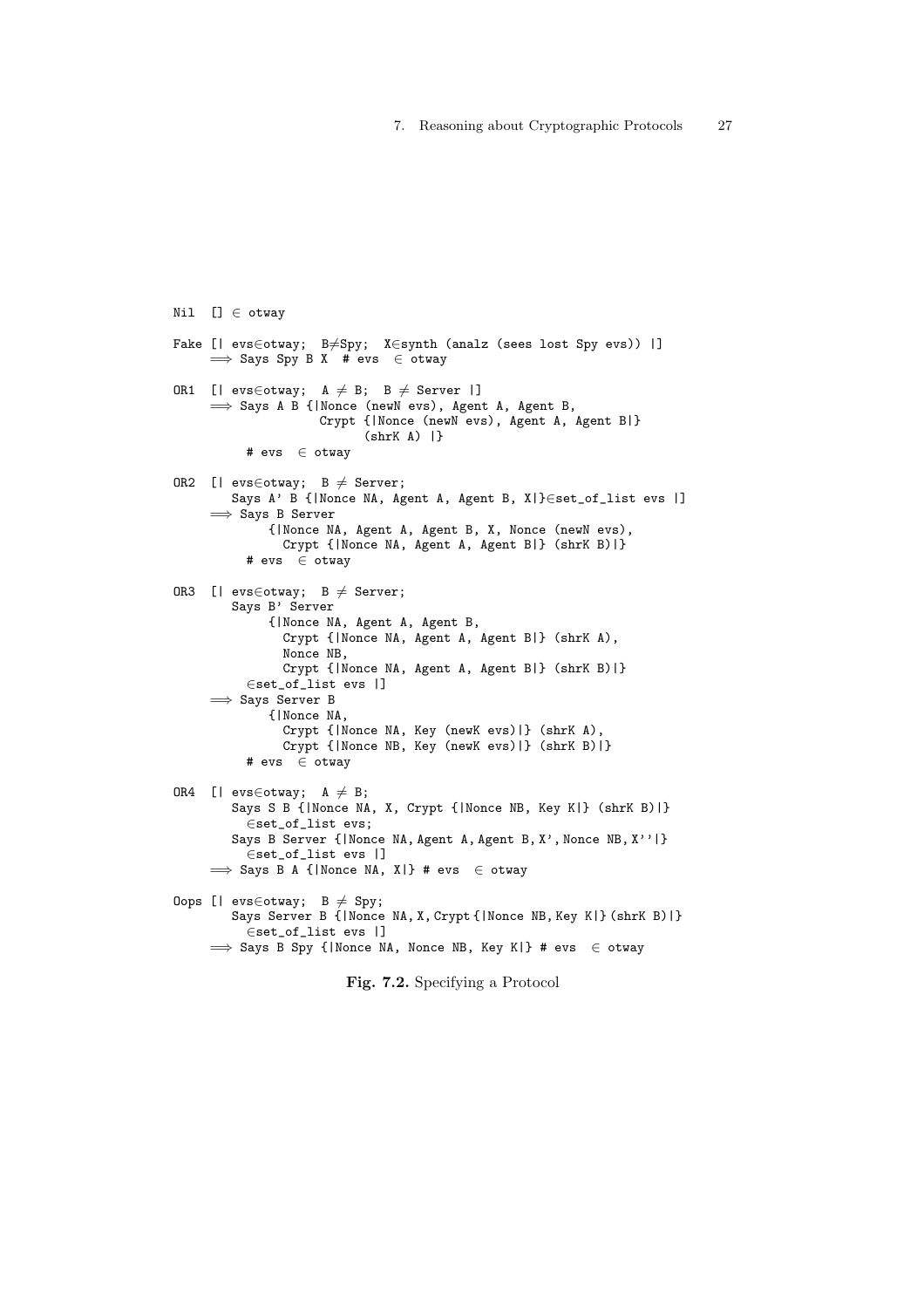honest.) Rules OR1 to OR4 describe the messages of the protocol. Each is couched in terms of what message an agent receives and what message is sent in response. Finally, Oops models the accidental loss of a session key to the spy; the nonces identify the protocol run.

A spy might intercept messages. We do not need to model interception because nothing forces agents to respond to messages. There are traces in which some messages are ignored and others trigger several replies. Traces allow protocol runs to take place concurrently: middle-person attacks, where the spy uses messages from one run to break another, can be detected.

The protocol shown above turns out to be faulty. A spy *C* intercepts message 1 and starts a new protocol run with *A*. He ends up connected to *A*, to whom he masquerades as *B*. Here is the attack in detail:

- 1.  $A \rightarrow B : Na, A, B, \{Na, A, B\}_{Ka}$  (intercepted)
- 1'.  $C \to A : Nc, C, A, \{Nc, C, A\}_{Kc}$
- 2'.  $A \rightarrow S : Nc, C, A, \{Nc, C, A\}_{Kc}, Na', \{Nc, C, A\}_{Ka}$  (intercepted)
- $2''$ .  $C \to S : Nc, C, A, \{Nc, C, A\}_{Kc}, Na, \{Nc, C, A\}_{Ka}$
- 3'.  $S \to A : Nc, \{Nc, Kca\}_{Kc}, \{Na, Kca\}_{Ka}$  (intercepted)
- $4'. \quad C \rightarrow A : Na, \{Na, Kca\}_{Ka}$

The attack proceeds by replacing nonce  $Na'$  by  $A$ 's original nonce  $Na$  (in message 2"), thereby fooling *A* into accepting key  $K_{ca}$  as a key for talking with *B*. This attack is more serious than that discovered by Mao and Boyd [20], where the server could detect that nonces are being misused.

Unaware of Mao and Boyd's attack, I attempted to prove the protocol correct. I could not prove a subgoal containing messages 1 and 2". In the original version of Otway-Rees, where nonce *Nb* is encrypted, one can prove that this situation is impossible. Thus, this method of analysing protocols lets us prove correctness properties and also detect flaws.

## **8. Other Work and Conclusions**

Isabelle has been applied to a variety of other tasks: refinement, specification languages, theoretical studies. Let us consider a few of these. (Applications of inductive definitions were presented in §6.4.)

Isabelle's logical variables support interactive refinement, where a specification is transformed step-by-step into a proven implementation. Investigators at the Max Planck Institute, Saarbrücken have worked on deriving logic programs [2], functional programs [4] and hardware [5].

Coen [8] has implemented a variant of Manna and Waldinger's approach [19] to refinement of functional programs. His Classical Computational Logic (CCL) extends first-order logic with a functional language defined by an operational semantics. He derives programs in this language, not mathematical functions. Termination arguments are expressed using well-founded recursion, not primitive recursion. Later, unpublished work extended the approach to lazy functional programs, replacing termination by reduction to weak head normal form. Coen did some extended examples, deriving functional programs for insertion sort and unification.

Rasmussen has embedded the relational hardware description language Ruby using Isabelle's ZF set theory [46]. Two separate projects aim to support the Z specification language. Kolyang et al. [15] report a promising implementation of Z schemas. The TokiZ project [17] has built a prototype including a deductive system for Z and much of Z's mathematical library.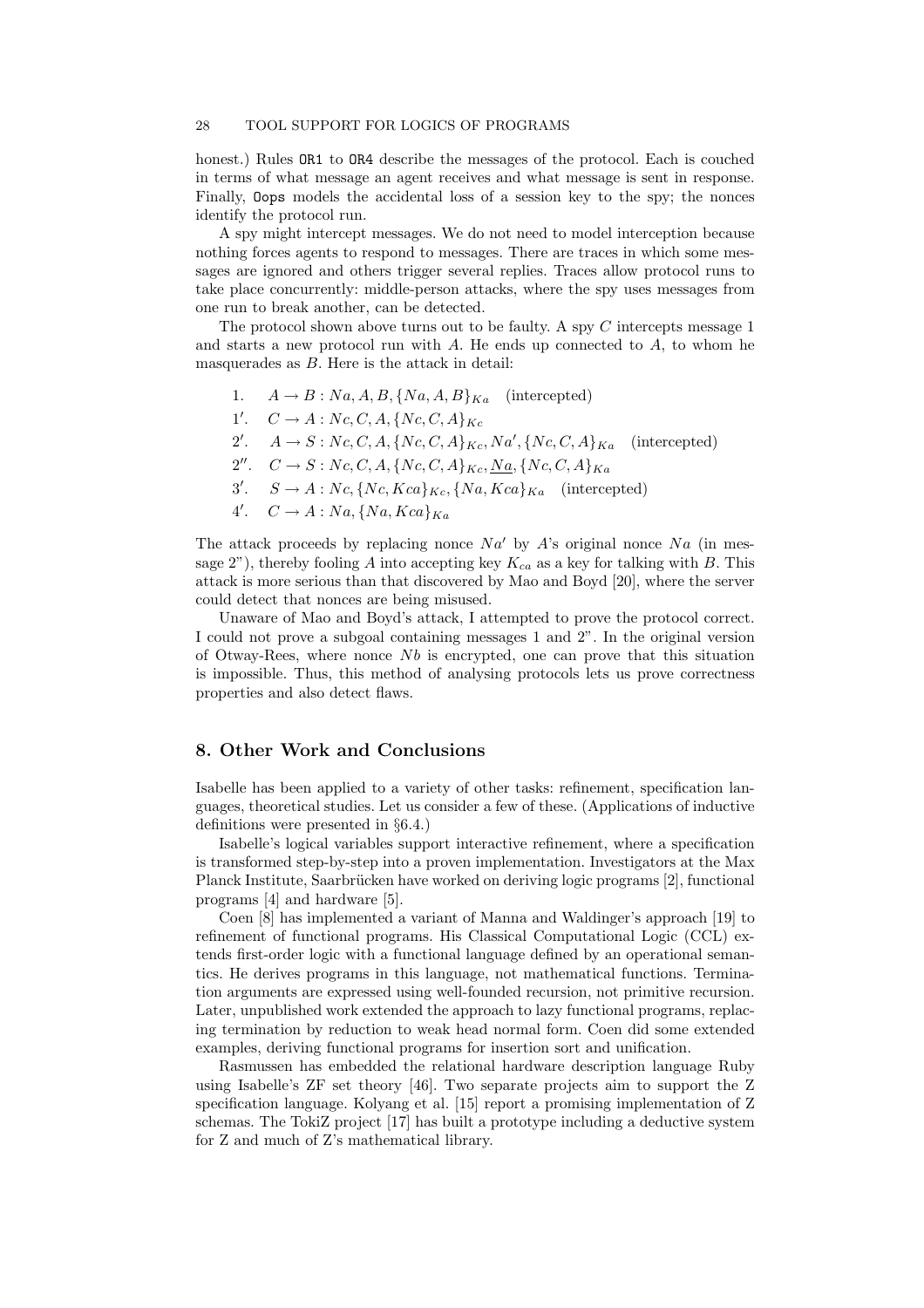Isabelle has been applied to studies in logic. Basin et al. [6] are applying Isabelle to study labelled deductive systems. As a first example of modular presentation of logics, they have implemented a wide variety of modal logics. Matthews is using Isabelle to implement Feferman's theory of finitary inductive definitions, FS0 [21]. Grabczewski has mechanized the first two chapters of Rubin and Rubin's *Equiva*lents of the Axiom of Choice [41].

To conclude, let us recall those features of Isabelle that have turned out to be particularly successful. Designers of new tools should bear them in mind.

- **–** A higher-order syntax supports variable binding.
- **–** Unknowns in goals allow refinement and automatic proof search.
- **–** A generic framework supports a wide range of notations and methods.
- **–** The classical reasoner and simplifier let us construct proofs of realistic size.
- **–** Set-theoretic primitives find many uses in specifications.
- **–** Many computational phenomena can be modelled using inductive or coinductive definitions.

*Acknowledgement.* Giampaolo Bella, Rachel Cardell-Oliver, Michael Jones, Fabio Massacci, Chris Owens, Mark Staples and Myra VanInwegen commented on this material. Isabelle's simplifier is largely the work of Prof. Tobias Nipkow, now at the Technical University of Munich. Isabelle/ZF includes work by Martin Coen, Philippe de Groote and Philippe Noël. The research was funded by numerous grants including EPSRC GR/K57381 "Mechanising Temporal Reasoning" and GR/K77051 "Authentication Logics" and ESPRIT 6453 "Types." Many thanks are also due to the summer school organizers.

## **References**

1. Aczel, P., An introduction to inductive definitions, In *Handbook of Mathematical Logic*, J. Barwise, Ed. North-Holland, 1977, pp. 739–782

2. Anderson, P., Basin, D., Deriving and applying logic program transformers, In *Algorithms, Concurrency and Knowledge (1995 Asian Computing Science Conference)* (Pathumthani, Thailand, December 1995), LNCS 1023, Springer, pp. 301–318

3. Anderson, R., Needham, R., Programming Satan's computer, In *Computer Science Today: Recent Trends and Developments*, J. van Leeuwen, Ed., LNCS 1000. Springer, 1995, pp. 426–440

4. Ayari, A., Basin, D., Generic system support for deductive program development, In *Second International Workshop on Tools and Algorithms for the Construction and Analysis of Systems (TACAS '96)* (1996), LNCS 1055, Springer, pp. 313–328

5. Basin, D., Friedrich, S., Modeling a hardware synthesis methodology in Isabelle, In von Wright et al. [51], pp. 33–50

6. Basin, D., Matthews, S., Vigan`o, L., Labelled propositional modal logics: theory and practice, Tech. Rep. MPI-I-96-2-002, Max-Planck-Institut für Informatik, Saarbrücken, 1996

7. Burrows, M., Abadi, M., Needham, R. M., A logic of authentication, *Proceedings of the Royal Society of London* **426** (1989), 233–271

8. Coen, M. D., *Interactive Program Derivation*, PhD thesis, University of Cambridge, Nov. 1992, Computer Laboratory Technical Report 272

9. Felty, A., Implementing tactics and tacticals in a higher-order logic programming language, *Journal of Automated Reasoning* **11**, 1 (1993), 43–82

10. Felty, A., Miller, D., Encoding a dependent-type *λ*-calculus in a logic programming language, In *10th International Conference on Automated Deduction* (1990), M. E. Stickel, Ed., LNAI 449, Springer, pp. 221–235

11. Frost, J., A case study of co-induction in Isabelle, Tech. Rep. 359, Computer Laboratory, University of Cambridge, Feb. 1995

12. Gordon, M. J. C., Melham, T. F., *Introduction to HOL: A Theorem Proving Environment for Higher Order Logic*, Cambridge University Press, 1993

13. Hennessy, M., *The Semantics of Programming Languages: An Elementary Introduction Using Structural Operational Semantics*, Wiley, 1990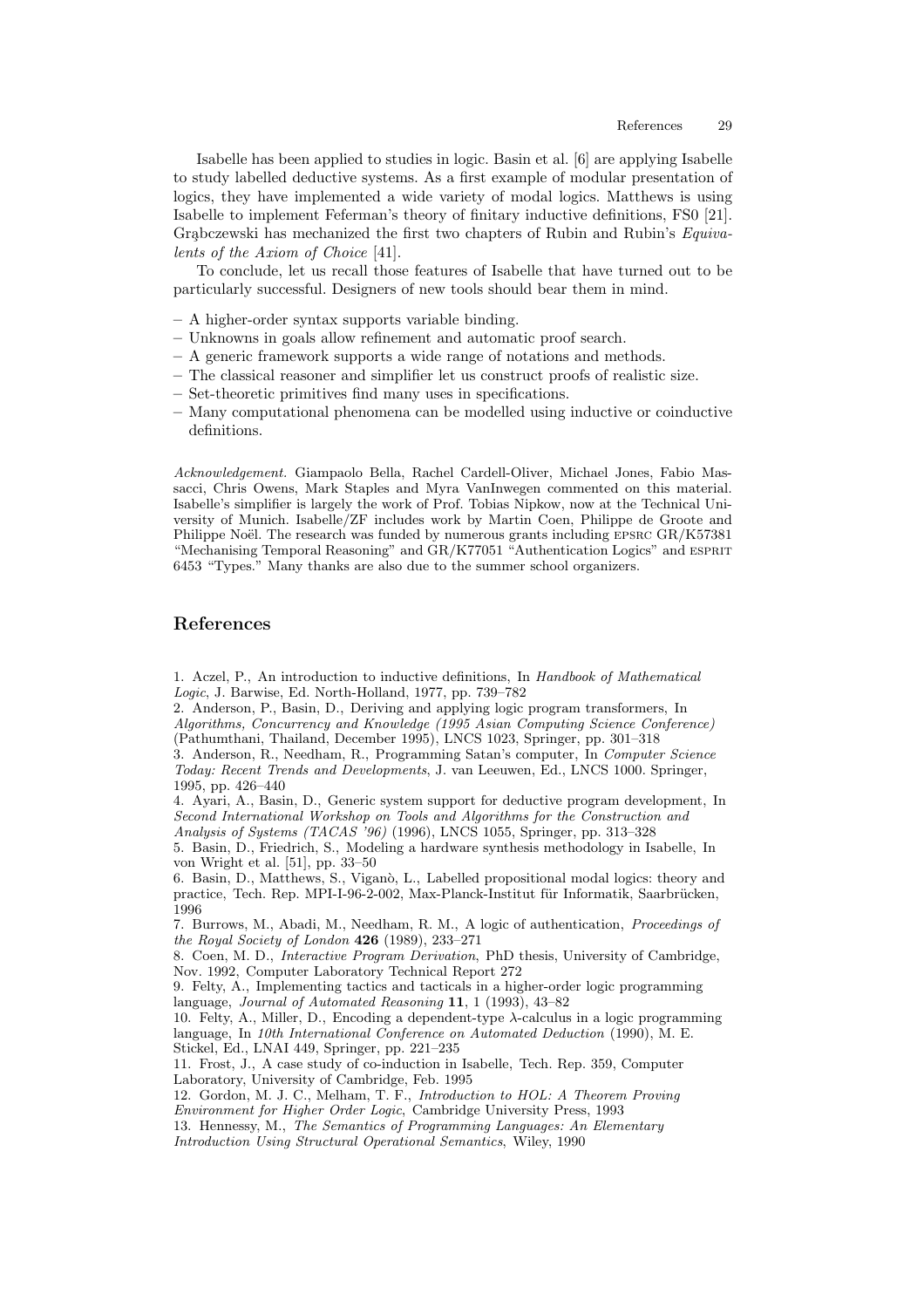30 References

14. Huet, G. P., A unification algorithm for typed *λ*-calculus, *Theoretical Comput. Sci.* **1** (1975), 27–57

15. Kolyang, Santen, T., Wolff, B., A structure preserving encoding of Z in Isabelle/HOL, In von Wright et al. [51], pp. 283–298

16. Korf, R. E., Depth-first iterative-deepening: an optimal admissible tree search, *Artificial Intelligence* **27** (1985), 97–109

17. Kraan, I., Baumann, P., Implementing Z in Isabelle, In *ZUM '95 : The Z Formal Specification Notation* (1995), J. P. Bowen M. G. Hinchey, Eds., LNCS 967, Springer 18. Lötzbeyer, H., Sandner, R., Proof of the equivalence of the operational and denotational semantics of IMP in Isabelle/ $ZF$ , Project report, Institut für Informatik, TU München, 1994

19. Manna, Z., Waldinger, R., Fundamantals of deductive program synthesis, *IEEE Trans. Softw. Eng.* **18**, 8 (Aug. 1992), 674–704

20. Mao, W., Boyd, C., Towards formal analysis of security protocols, In *Computer Security Foundations Workshop VI* (1993), IEEE Computer Society Press, pp. 147–158 21. Matthews, S., Implementing  $FS_0$  in Isabelle: Adding structure at the metalevel, In *Design and Implementation of Symbolic Computation Systems. International Symposium, DISCO '96* (1996), J. Calmet C. Limongelli, Eds., LNCS 1128, Springer, pp. 228–239 22. McCune, W., OTTER 3.0 Reference Manual and Guide, Tech. Rep. ANL-94/6,

Argonne National Laboratory, Argonne, IL, 1994

23. McRobbie, M., Slaney, J. K., Eds., *Automated Deduction — CADE-13 International Conference* (1996), LNAI 1104, Springer

24. Miller, D., Unification under a mixed prefix, *Journal of Symbolic Computation* **14**, 4 (1992), 321–358

25. Milner, R., *Communication and Concurrency*, Prentice-Hall, 1989

26. Milner, R., Tofte, M., Co-induction in relational semantics, *Theoretical Comput. Sci.* **87** (1991), 209–220

27. Moore, J. H., Protocol failures in cryptosystems, In *Contemporary Cryptology: The Science of Information Integrity*, G. J. Simmons, Ed. IEEE Press, 1992, pp. 541–558

28. Nipkow, T., Functional unification of higher-order patterns, In *Eighth Annual Symposium on Logic in Computer Science* (1993), M. Vardi, Ed., ieee Computer Society Press, pp. 64–74

29. Nipkow, T., Order-sorted polymorphism in Isabelle, In *Logical Environments* (1993), G. Huet G. Plotkin, Eds., Cambridge University Press, pp. 164–188

30. Nipkow, T., More Church-Rosser proofs (in Isabelle/HOL), In McRobbie, Slaney [23], pp. 733–747

31. Nipkow, T., Winskel is (almost) right: Towards a mechanized semantics textbook, In *Foundations of Software Technology and Theoretical Computer Science* (1996), LNCS, Springer, In press

32. Paulson, L. C., *Logic and Computation: Interactive proof with Cambridge LCF*, Cambridge University Press, 1987

33. Paulson, L. C., The foundation of a generic theorem prover, *Journal of Automated Reasoning* **5**, 3 (1989), 363–397

34. Paulson, L. C., Set theory for verification: I. From foundations to functions, *Journal of Automated Reasoning* **11**, 3 (1993), 353–389

35. Paulson, L. C., A fixedpoint approach to implementing (co)inductive definitions, In *Automated Deduction — CADE-12 International Conference* (1994), A. Bundy, Ed., LNAI 814, Springer, pp. 148–161

36. Paulson, L. C., *Isabelle: A Generic Theorem Prover*, Springer, 1994, LNCS 828

37. Paulson, L. C., Set theory for verification: II. Induction and recursion, *Journal of Automated Reasoning* **15**, 2 (1995), 167–215

38. Paulson, L. C., *ML for the Working Programmer*, 2nd ed., Cambridge University Press, 1996

39. Paulson, L. C., Generic automatic proof tools, In *Automated Reasoning and its Applications*, R. Veroff, Ed. MIT Press, 1997, ch. 3, In press. Available as Report 396, Computer Laboratory, University of Cambridge

40. Paulson, L. C., A concrete final coalgebra theorem for ZF set theory, In *Types for Proofs and Programs: International Workshop TYPES '94* (published 1995), P. Dybjer, B. Nordström, J. Smith, Eds., LNCS 996, Springer, pp. 120–139

41. Paulson, L. C., Grąbczewski, K., Mechanizing set theory: Cardinal arithmetic and the axiom of choice, *Journal of Automated Reasoning* (1996), In press

42. Pelletier, F. J., Seventy-five problems for testing automatic theorem provers, *Journal of Automated Reasoning* **2** (1986), 191–216, Errata, JAR 4 (1988), 235–236